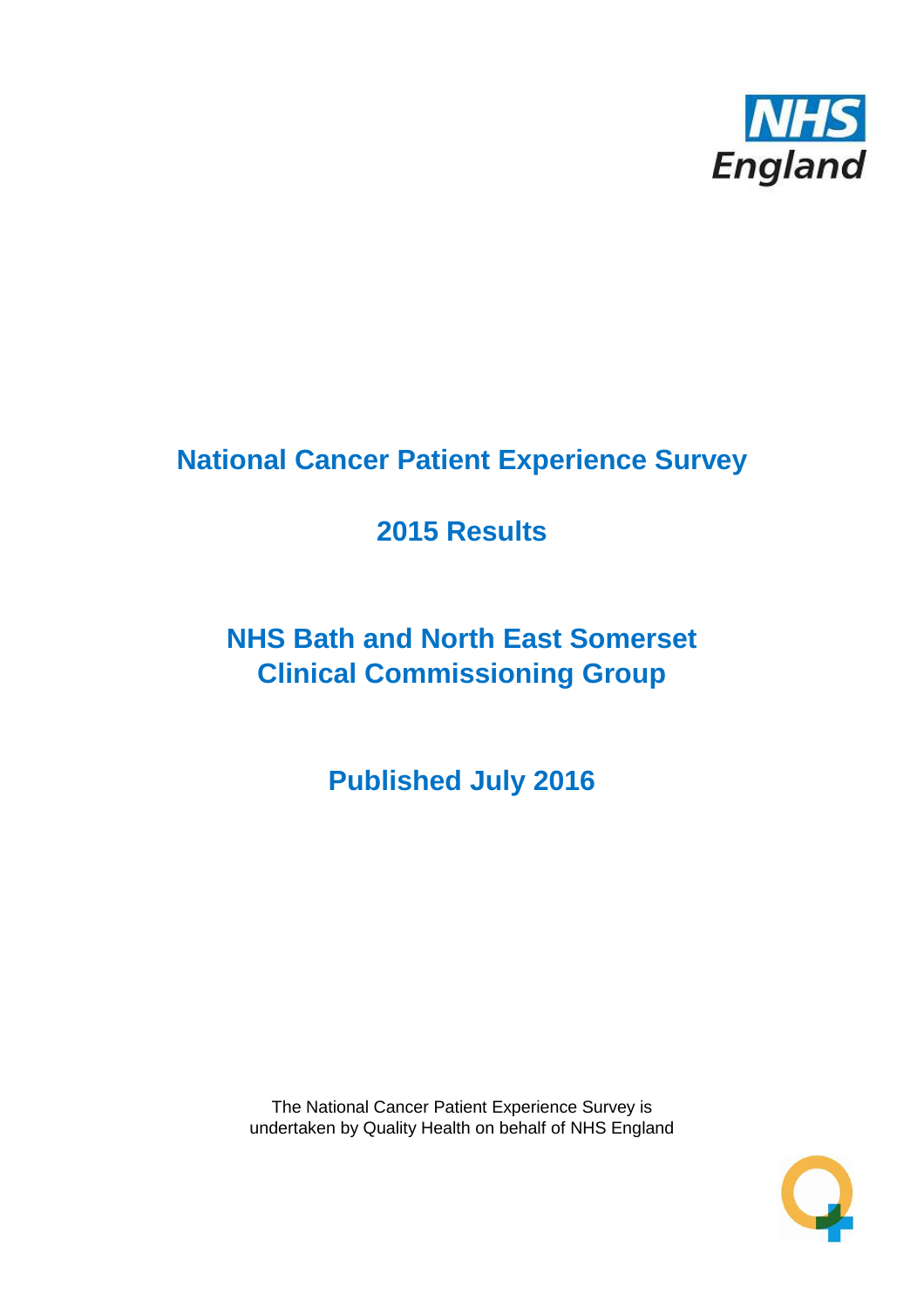### **Introduction**

The National Cancer Patient Experience Survey 2015 is the fifth iteration of the survey first undertaken in 2010. It has been designed to monitor national progress on cancer care; to provide information to drive local quality improvements; to assist commissioners and providers of cancer care; and to inform the work of the various charities and stakeholder groups supporting cancer patients.

The survey was overseen by a national Cancer Patient Experience Advisory Group. This Advisory Group set the principles and objectives of the survey programme and guided questionnaire development.

The survey was commissioned and managed by NHS England. The survey provider, Quality Health, is responsible for designing, running and analysing the survey.

Full national results and other reports are available at www.ncpes.co.uk

Further details on the survey methodology and changes to the 2015 survey can be found in the Annex. Note that a number of significant changes were made to the 2015 survey so caution should be taken in directly comparing data from the 2015 survey to the findings of the previous CPES surveys. No comparisons with previous surveys are presented in this report.

#### **This report**

The report shows how this CCG scored for each question in the survey, compared with national results. It is aimed at helping individual CCGs to understand their performance and identify areas for local improvement.

Note that responses for questions with 1-20 respondents have been suppressed. This is to protect patient confidentiality and because uncertainty around the result is too great.

#### **Data tables**

The data tables presented in this report show the following for each question:

- **Column 1** shows the number of respondents to this question
- **Column 2** shows the unadjusted 2015 score for this CCG
- **Column 3** shows the case-mix adjusted 2015 score for this CCG
- **Column 4** shows the lower limit of the expected range of scores for this CCG (the top of the pale blue section on the Comparability chart - see below)
- **Column 5** shows the upper limit of the expected range of scores for this CCG (the bottom of the dark blue section on the Comparability chart - see below)
- **Column 6** shows the National Average score for this question.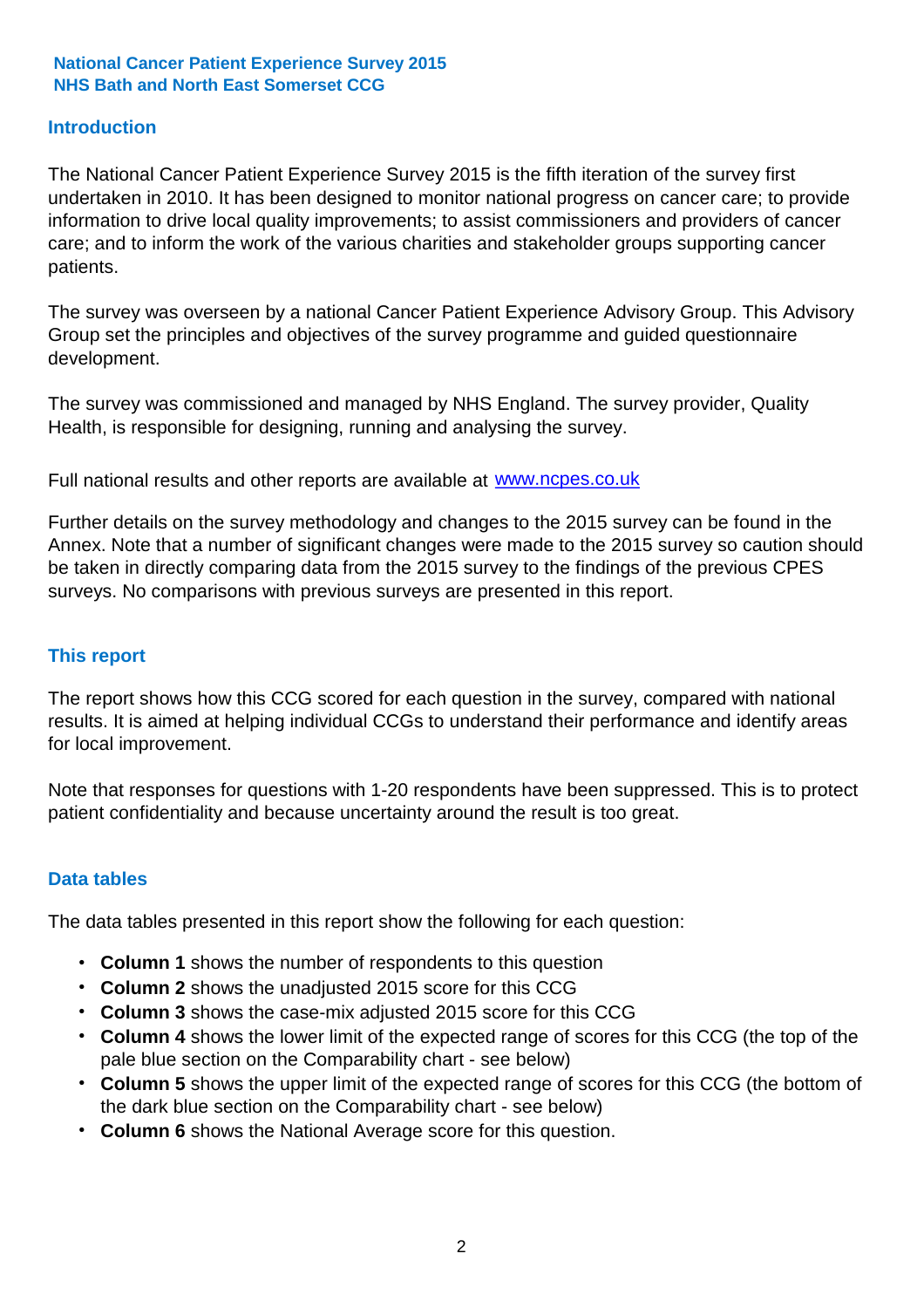Results for individual response options are presented in the detailed data tables **WWW.ncpes.co.uk** Confidence Intervals for unadjusted and case-mix adjusted data are provided in these tables.

Expected ranges and 95% Confidence Intervals highlight the uncertainty around the results. The size of the expected ranges and confidence intervals will be different for each question, and depends on the number of respondents and the range of their responses.

For further details on case-mix adjustment and the scoring methodology used, please refer to the Annex.

### **Comparability charts**

For the 2015 survey, we have adopted the CQC standard for reporting comparative performance, based on calculation of "expected ranges". This means that CCGs will be flagged as outliers only if there is statistical evidence that their scores deviate (positively or negatively) from the range of scores that would be expected for CCGs of the same size.

The Comparability charts in this report show a bar with these expected ranges (in grey), higher than expected (in dark blue), and lower than expected (in pale blue). A black dot represents the actual score of this CCG.

The same colour convention has been used in Column 3 of the Data tables.

For further details on expected ranges, please refer to the technical document at **www.ncpes.co.uk** 

#### **Tumour group tables**

The final set of tables in this report show the scores for each question for each of the 13 tumour groups, with a comparative national score for that tumour group.

These breakdowns are intended as additional information for CCGs to understand the differences between the experiences of patients with different types of cancer. The numbers are generally relatively small and may not be statistically significant. They should therefore be treated with some caution.

#### **Notes on specific questions**

Question 5 in the survey has not been scored. However, the unscored data is useful and has been published alongside the other results in this report. This question asked respondents to "tick all that apply". The results show all of the responses given including where respondents chose two or more options.

Questions used to direct respondents to different parts of the survey (questions 4, 17, 24, 27, 40, 43, 46) and other demographic and information questions are not reported.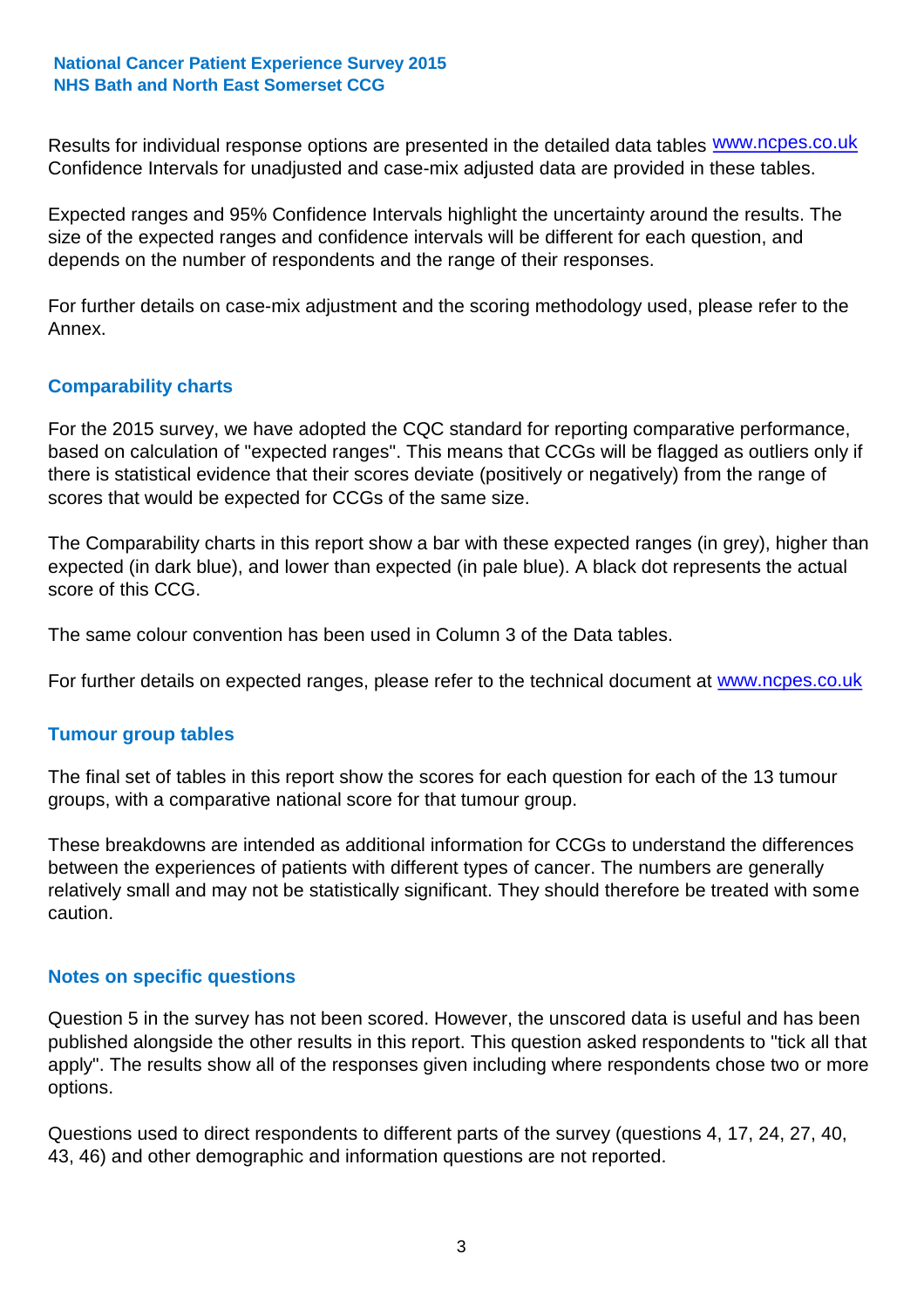#### **How to use the data**

Unadjusted data should be used to see the actual responses from patients relating to the CCG.

Case-mix adjusted data, together with expected ranges, should be used to understand whether the results are significantly higher or lower than national results.

Case-mix adjusted data, together with (case-mix adjusted) Confidence Intervals (presented in the detailed data tables **www.ncpes.co.uk**), should be used to understand whether the results are significantly higher or lower than the results for another CCG.

#### **Response rates**

Numbers of respondents by tumour group, age and gender can be found in the Annex.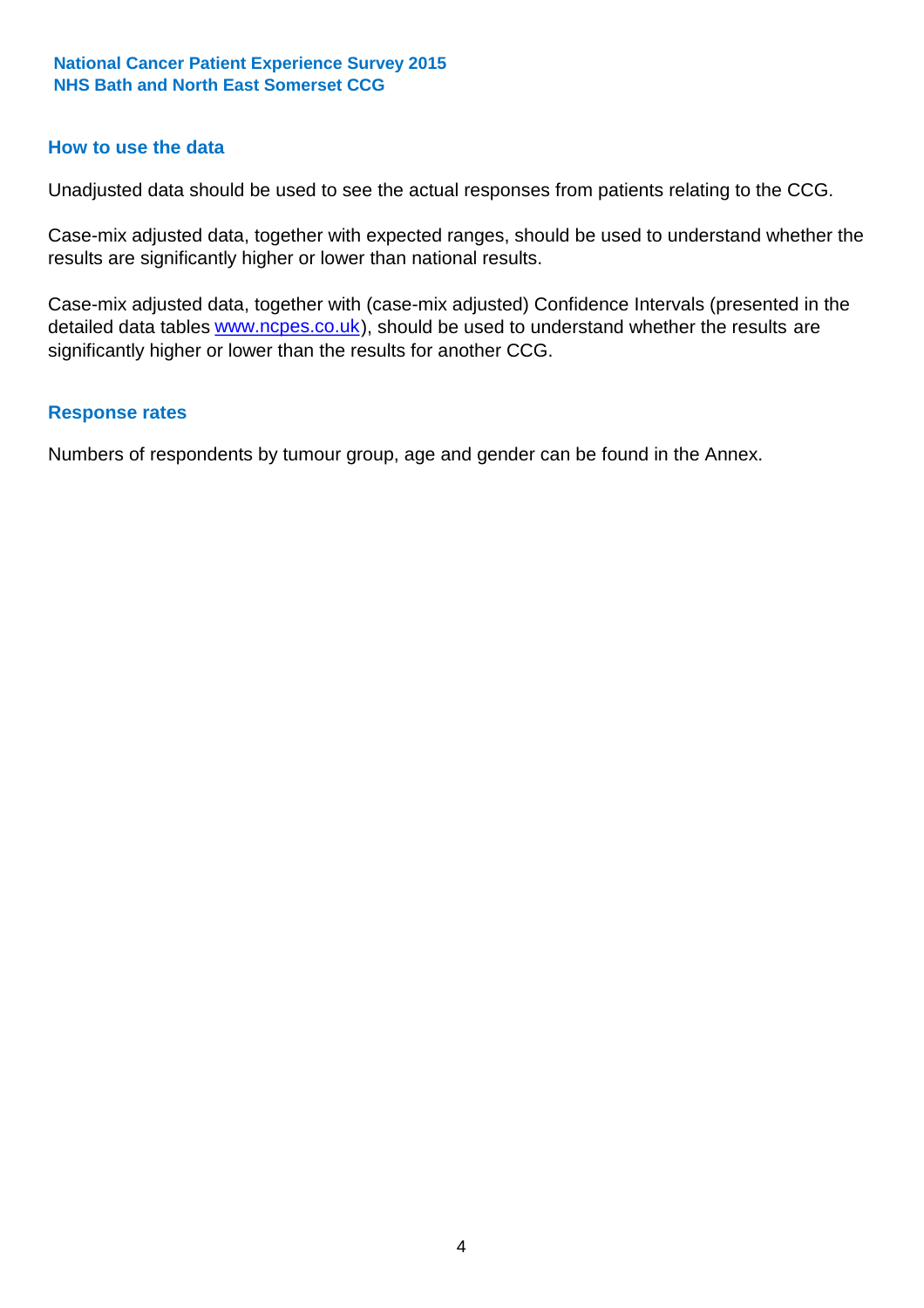### **Executive Summary**

average rating of 8.7. Asked to rate their care on a scale of zero (very poor) to 10 (very good), respondents gave an

The following questions are included in phase 1 of the Cancer Dashboard developed by Public Health England and NHS England\*:

- **78%** of respondents said that they were definitely involved as much as they wanted to be in decisions about their care and treatment
- **90%** of respondents said that they were given the name of a Clinical Nurse Specialist who would support them through their treatment
- when asked how easy or difficult it had been to contact their Clinical Nurse Specialist 88% of respondents said that it had been 'quite easy' or 'very easy'
- **86%** of respondents said that, overall, they were always treated with dignity and respect they were in hospital
- **95%** of respondents said that hospital staff told them who to contact if they were worried about their condition or treatment after they left hospital
- **71%** of respondents said that they thought the GPs and nurses at their general practice definitely did everything they could to support them while they were having cancer treatment.

Detailed results for these and other questions are set out in the sections that follow.

#### \* www.cancerdata.nhs.uk/dashboard

The questions were selected in discussion with the national Cancer Patient Experience Advisory Group and reflect four key patient experience domains: provision of information; involvement in decisions; care transition; interpersonal relations, respect and dignity. The figures presented above are all case-mix adjusted.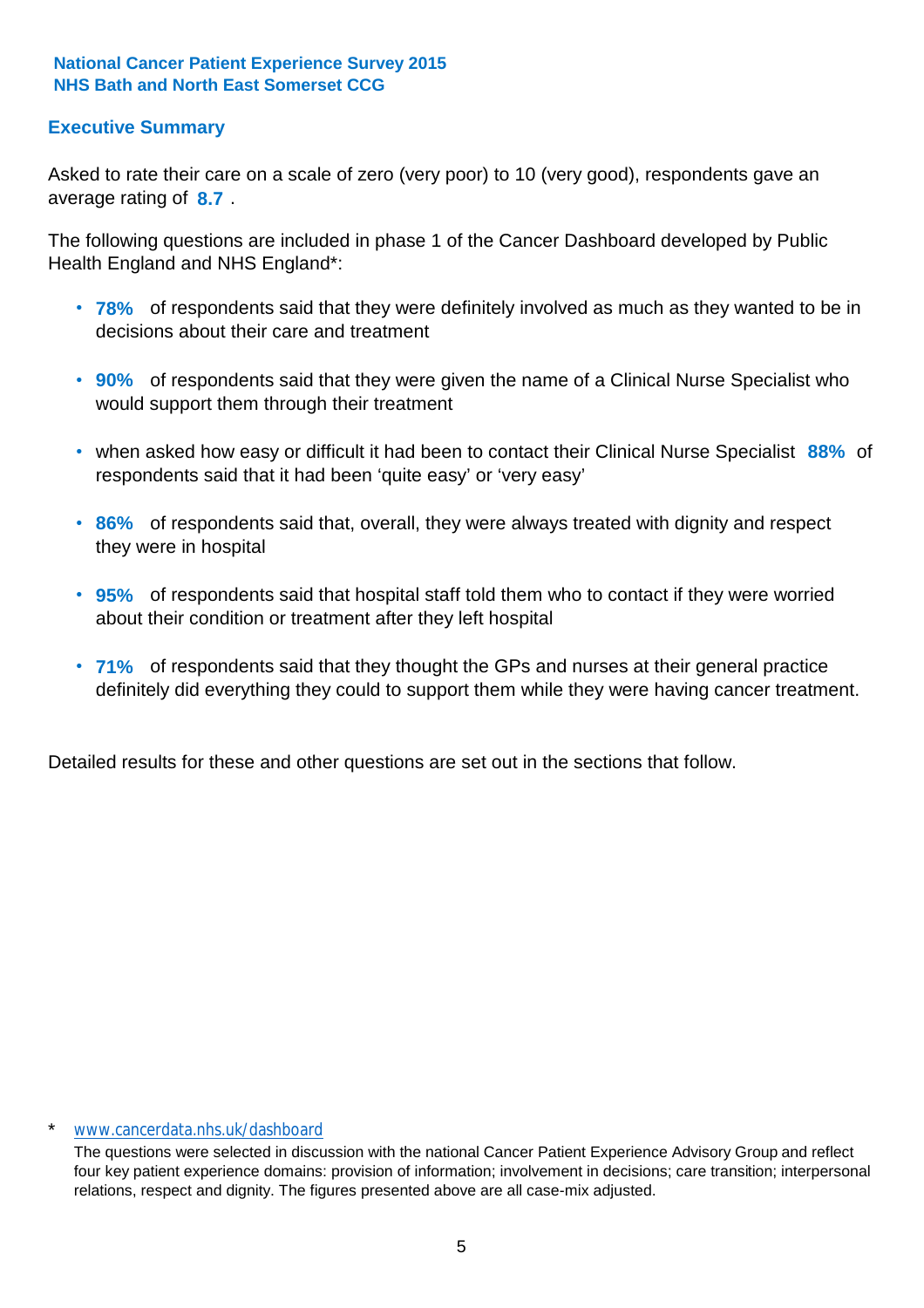# **Questions which scored outside expected range**

|                                                                           |                                                                |                                                                      |                                             | 2015 Case-mix Adjusted                |                              |  |  |  |  |
|---------------------------------------------------------------------------|----------------------------------------------------------------|----------------------------------------------------------------------|---------------------------------------------|---------------------------------------|------------------------------|--|--|--|--|
| Question                                                                  | ਕ੍ਰ<br>respondents<br>Number<br>sins.<br>coo<br>$\overline{a}$ | Pero<br>ins.<br>entage<br>is CCG<br>2015<br>ą                        | ower limit<br>expected<br>range<br>$\Omega$ | Upper limit<br>expected<br>range<br>₽ | National<br>Average<br>Score |  |  |  |  |
| Deciding the best treatment for you                                       |                                                                |                                                                      |                                             |                                       |                              |  |  |  |  |
| the future                                                                | 186                                                            | 63%                                                                  | 47%                                         | 62%                                   | 54%                          |  |  |  |  |
| Care from your general practice                                           |                                                                |                                                                      |                                             |                                       |                              |  |  |  |  |
| Practice staff definitely did everything they could to support<br>patient | 154                                                            | 71%                                                                  | 55%                                         | 70%                                   | 63%                          |  |  |  |  |
|                                                                           |                                                                | Patient definitely told about side effects that could affect them in |                                             |                                       |                              |  |  |  |  |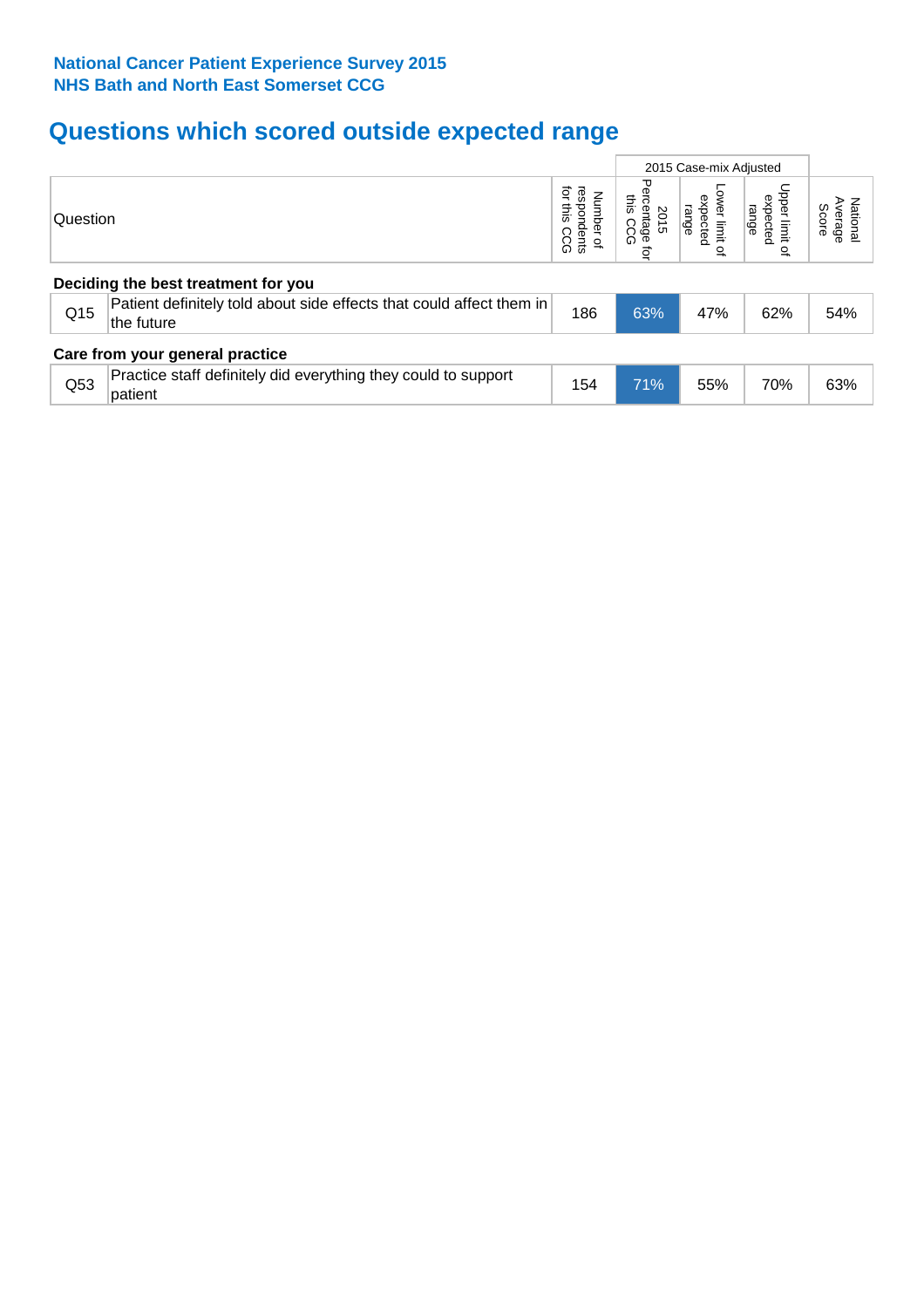# **CCG results**

### **Seeing your GP**



|    |                                                                |                                              |                             |               | 2015 Case-mix Adjusted     |                            |                           |
|----|----------------------------------------------------------------|----------------------------------------------|-----------------------------|---------------|----------------------------|----------------------------|---------------------------|
|    | Question                                                       | respondents<br>Number<br>$\overline{\sigma}$ | 2015<br>Unadjusted<br>Score | 2015<br>Score | Expected<br>range<br>lower | Expected<br>range<br>nbber | National Average<br>Score |
| Q1 | Saw GP once / twice before being told had to go to<br>hospital | 177                                          | 76%                         | 77%           | 70%                        | 82%                        | 76%                       |
| Q2 | Patient thought they were seen as soon as necessary            | 205                                          | 84%                         | 84%           | 77%                        | 88%                        | 82%                       |

|    |                                                                             |                                                 | No.     |
|----|-----------------------------------------------------------------------------|-------------------------------------------------|---------|
|    | Beforehand, did you have all the<br>information you needed about your test? | Yes                                             | $\star$ |
|    |                                                                             | No, I would have liked more written information |         |
| Q5 |                                                                             | No, I would have liked more verbal information  | $\star$ |
|    |                                                                             | I did not need / want any information           | $\star$ |
|    |                                                                             | Don't know / can't remember                     |         |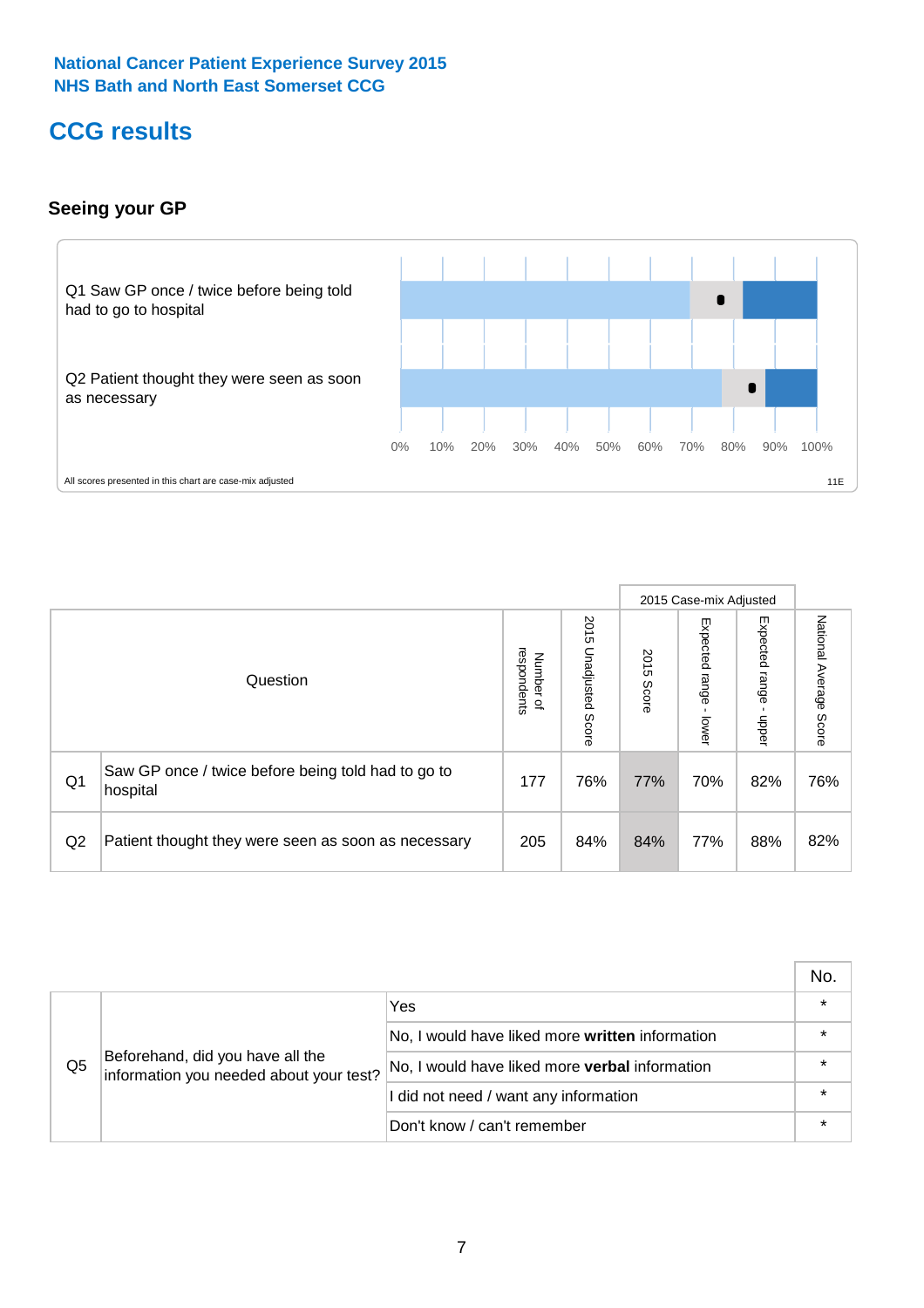### **Diagnostic tests**



|                |                                                                       |                          |                             |               | 2015 Case-mix Adjusted  |                         |                        |
|----------------|-----------------------------------------------------------------------|--------------------------|-----------------------------|---------------|-------------------------|-------------------------|------------------------|
|                | Question                                                              | Number of<br>respondents | 2015<br>Unadjusted<br>Score | 2015<br>Score | Expected range<br>lower | Expected range<br>nbber | National Average Score |
| Q <sub>6</sub> | The length of time waiting for the test to be done was<br>about right | 171                      | 82%                         | 82%           | 81%                     | 92%                     | 87%                    |
| Q7             | Given complete explanation of test results in<br>understandable way   | 170                      | 80%                         | 79%           | 73%                     | 85%                     | 79%                    |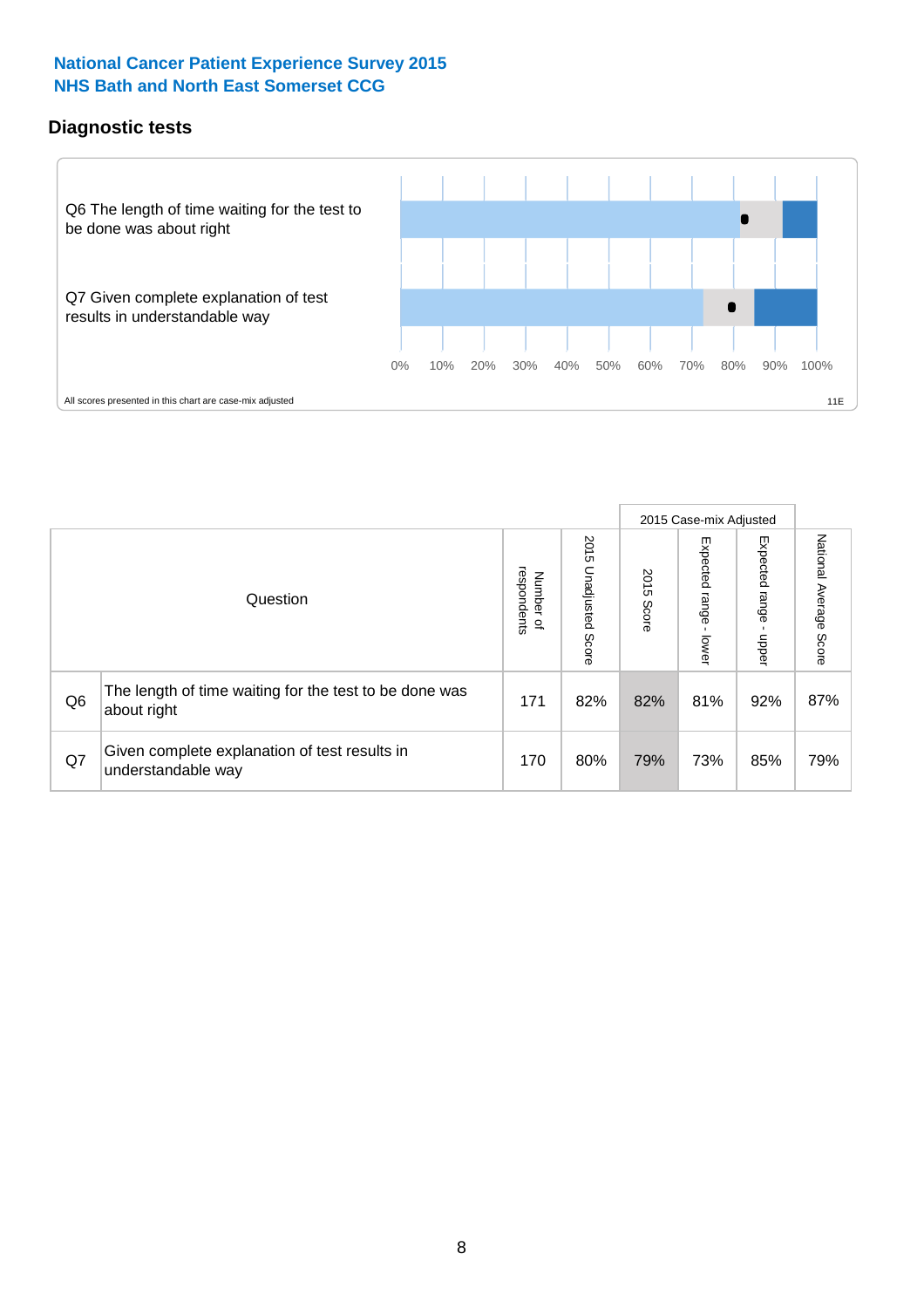#### **Finding out what was wrong with you**



|     |                                                                                            |                          |                             |               | 2015 Case-mix Adjusted |                                           |                           |
|-----|--------------------------------------------------------------------------------------------|--------------------------|-----------------------------|---------------|------------------------|-------------------------------------------|---------------------------|
|     | Question                                                                                   | respondents<br>Number of | 2015<br>Unadjusted<br>Score | 2015<br>Score | Expected range - lower | Expected range<br>$\blacksquare$<br>nbber | National Average<br>Score |
| Q8  | Patient told they could bring a family member or friend<br>when first told they had cancer | 168                      | 74%                         | 76%           | 73%                    | 85%                                       | 79%                       |
| Q9  | Patient felt they were told sensitively that they had cancer                               | 207                      | 81%                         | 81%           | 79%                    | 89%                                       | 84%                       |
| Q10 | Patient completely understood the explanation of what<br>was wrong                         | 203                      | 67%                         | 69%           | 67%                    | 79%                                       | 73%                       |
| Q11 | Patient given easy to understand written information<br>about the type of cancer they had  | 182                      | 72%                         | 71%           | 65%                    | 78%                                       | 72%                       |
|     |                                                                                            |                          |                             |               |                        |                                           |                           |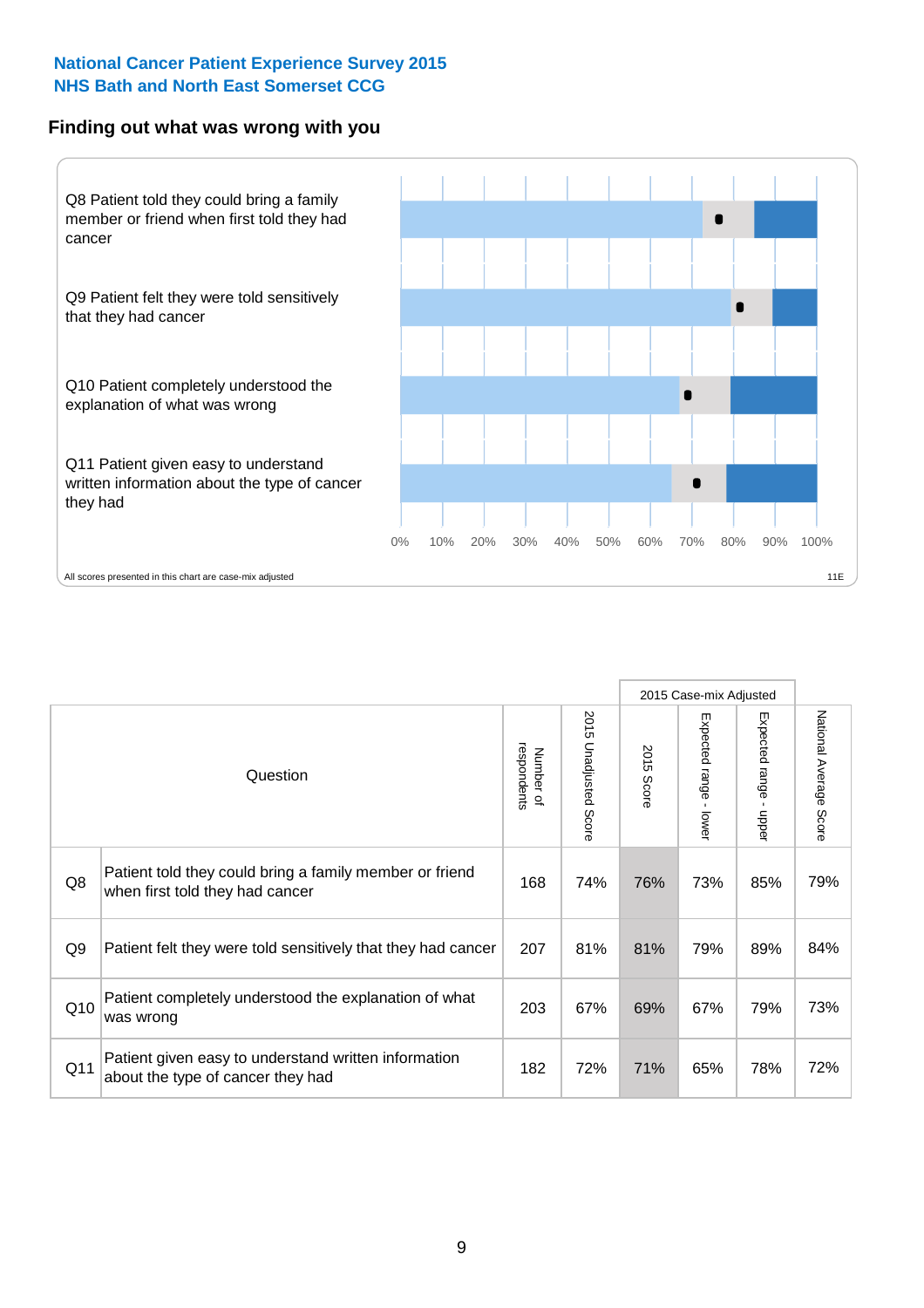### **Finding out what was wrong with you**



|                 |                                                                                         |                          |                          |               | 2015 Case-mix Adjusted                  |                           |                        |
|-----------------|-----------------------------------------------------------------------------------------|--------------------------|--------------------------|---------------|-----------------------------------------|---------------------------|------------------------|
| Question        |                                                                                         | Number of<br>respondents | 2015<br>Unadjusted Score | 2015<br>Score | Expected range<br>$\mathbf{r}$<br>lower | Expected range -<br>nbber | National Average Score |
| Q12             | Patient felt that treatment options were completely<br>explained                        | 173                      | 82%                      | 81%           | 77%                                     | 88%                       | 83%                    |
| Q13             | Possible side effects explained in an understandable way                                | 195                      | 75%                      | 76%           | 66%                                     | 79%                       | 73%                    |
| Q14             | Patient given practical advice and support in dealing with<br>side effects of treatment | 198                      | 69%                      | 69%           | 60%                                     | 73%                       | 66%                    |
| Q <sub>15</sub> | Patient definitely told about side effects that could affect<br>them in the future      | 186                      | 62%                      | 63%           | 47%                                     | 62%                       | 54%                    |
| Q16             | Patient definitely involved in decisions about care and<br>treatment                    | 201                      | 79%                      | 78%           | 72%                                     | 83%                       | 78%                    |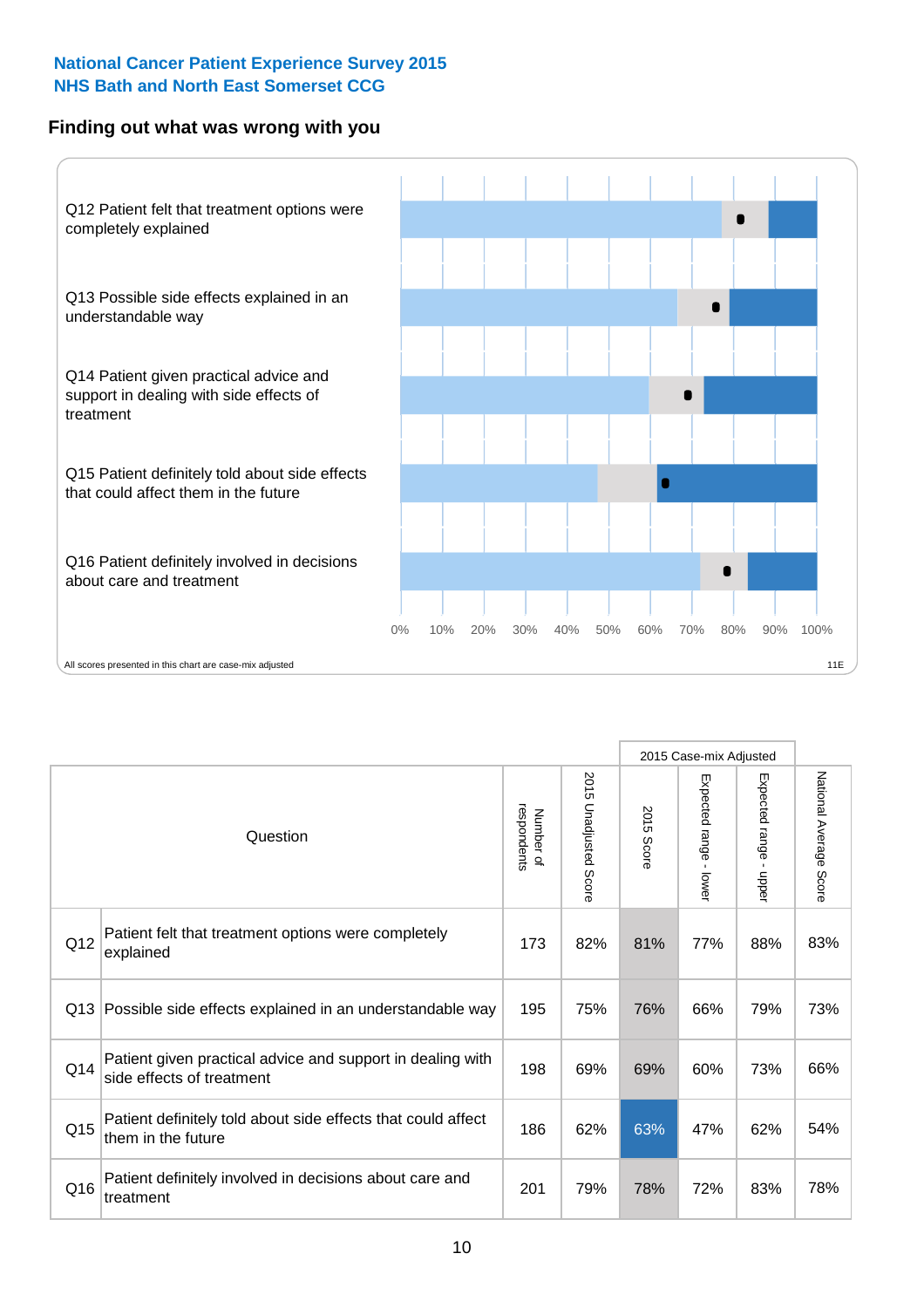#### **Clinical Nurse Specialist**



|     |                                                                                     |                          |                       |               | 2015 Case-mix Adjusted  |                         |                                  |
|-----|-------------------------------------------------------------------------------------|--------------------------|-----------------------|---------------|-------------------------|-------------------------|----------------------------------|
|     | Question                                                                            | respondents<br>Number of | 2015 Unadjusted Score | 2015<br>Score | Expected range<br>lower | Expected range<br>nbber | National Average<br><b>Score</b> |
| Q17 | Patient given the name of the CNS who would support<br>them through their treatment | 204                      | 90%                   | 90%           | 86%                     | 94%                     | 90%                              |
| Q18 | Patient found it easy to contact their CNS                                          | 154                      | 88%                   | 88%           | 81%                     | 92%                     | 87%                              |
| Q19 | Get understandable answers to important questions all or<br>most of the time        | 148                      | 89%                   | 88%           | 83%                     | 94%                     | 89%                              |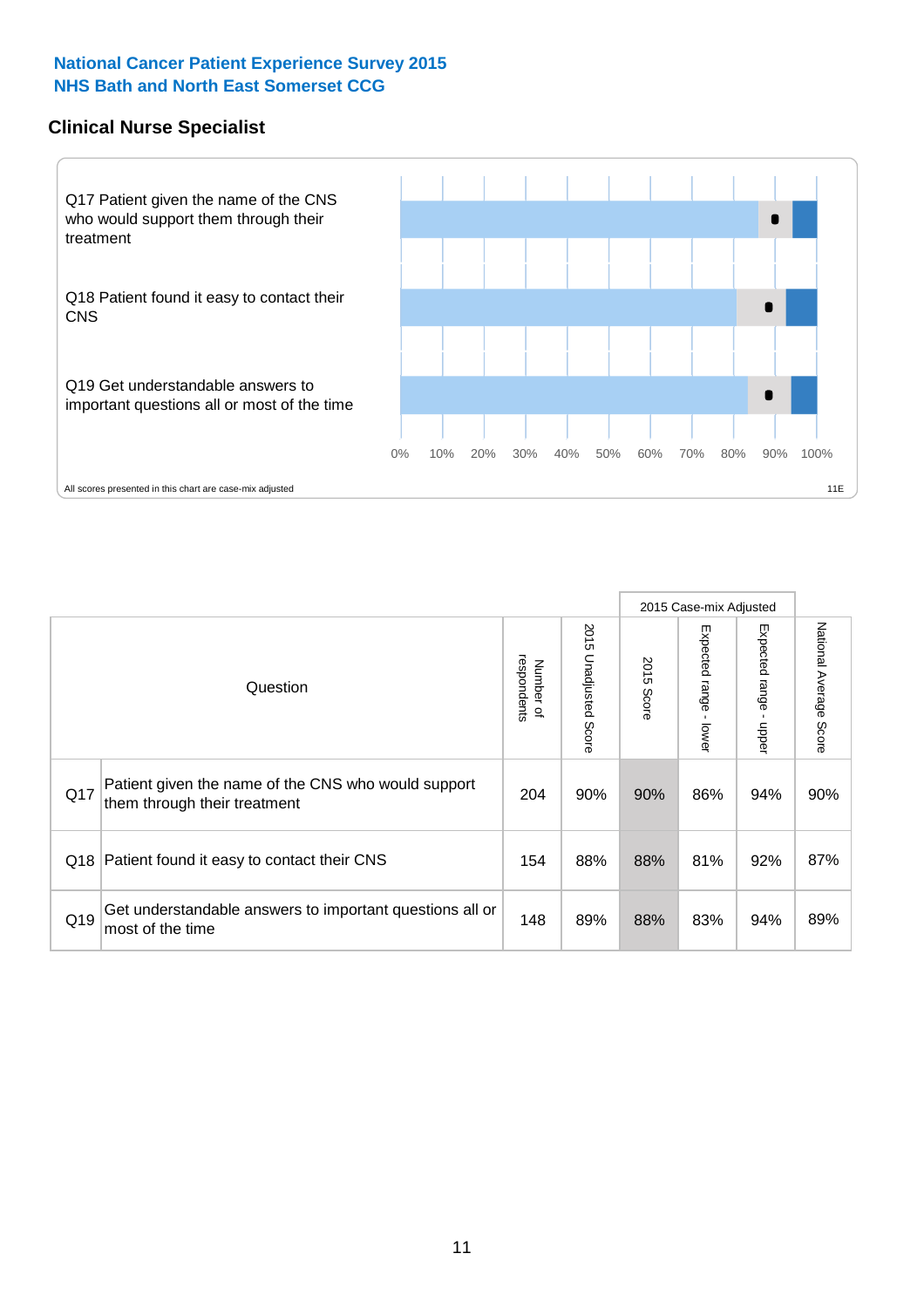#### **Support for people with cancer**



|                 |                                                                                            |                          |                       |            | 2015 Case-mix Adjusted    |                                         |                           |
|-----------------|--------------------------------------------------------------------------------------------|--------------------------|-----------------------|------------|---------------------------|-----------------------------------------|---------------------------|
|                 | Question                                                                                   | respondents<br>Number of | 2015 Unadjusted Score | 2015 Score | Expected range<br>- lower | Expected range<br>$\mathbf{r}$<br>nbber | National Average<br>Score |
| Q20             | Hospital staff gave information about support groups                                       | 153                      | 88%                   | 88%        | 77%                       | 89%                                     | 83%                       |
| Q21             | Hospital staff gave information about impact cancer could<br>have on day to day activities | 135                      | 81%                   | 81%        | 74%                       | 87%                                     | 81%                       |
| Q22             | Hospital staff gave information on getting financial help                                  | 108                      | 64%                   | 64%        | 45%                       | 64%                                     | 55%                       |
| Q <sub>23</sub> | Hospital staff told patient they could get free prescriptions                              | 95                       | 83%                   | 83%        | 72%                       | 88%                                     | 80%                       |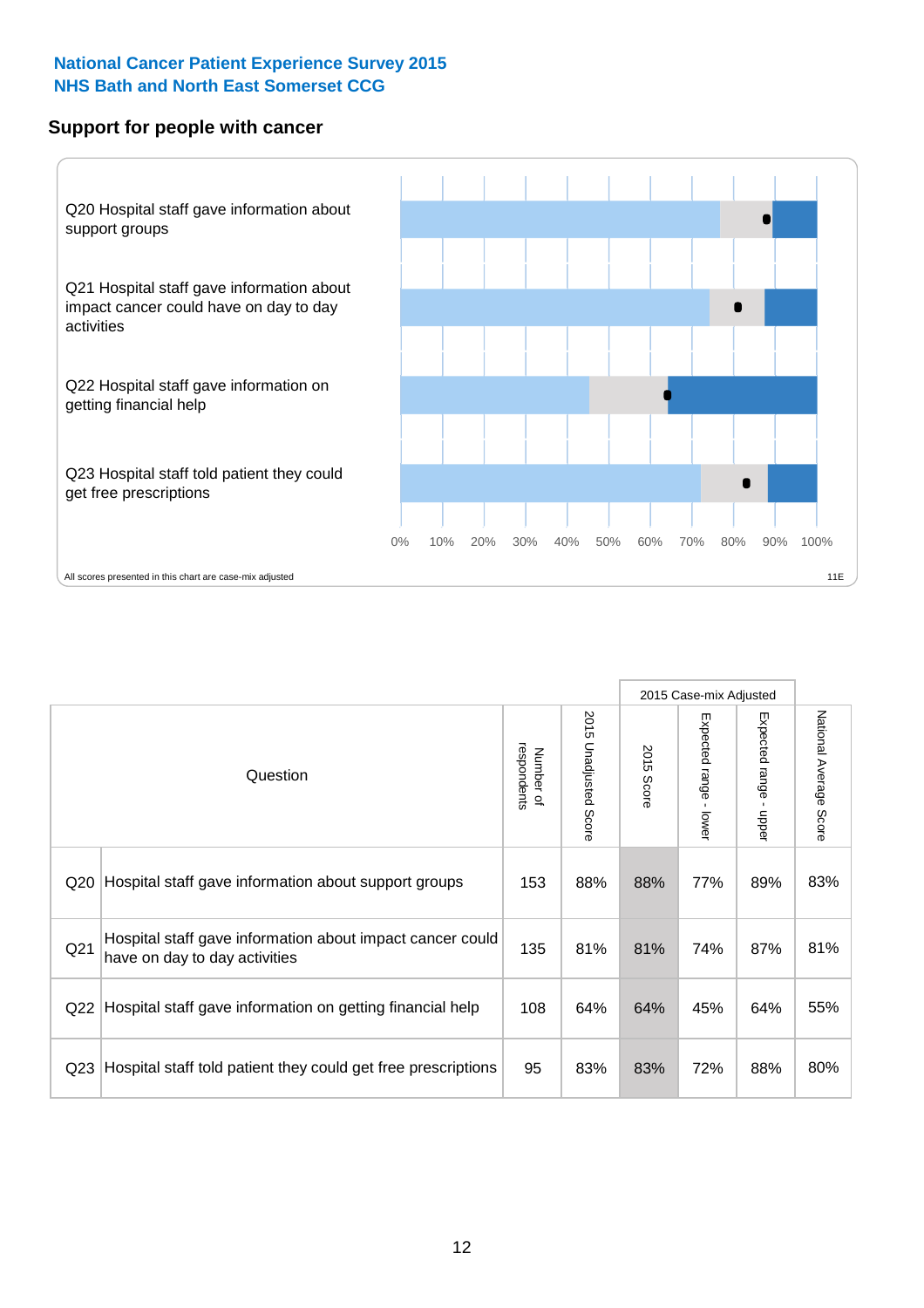### **Operations**



|     |                                                                 |                                         |                             |                    | 2015 Case-mix Adjusted     |                            |                              |
|-----|-----------------------------------------------------------------|-----------------------------------------|-----------------------------|--------------------|----------------------------|----------------------------|------------------------------|
|     | Question                                                        | respondents<br>Number<br>$\overline{a}$ | 2015<br>Unadjusted<br>Score | 201<br>CΠ<br>Score | Expected<br>range<br>lower | Expected<br>range<br>doper | National<br>Average<br>Score |
| Q26 | Staff explained how operation had gone in<br>understandable way | 116                                     | 74%                         | 73%                | 70%                        | 85%                        | 78%                          |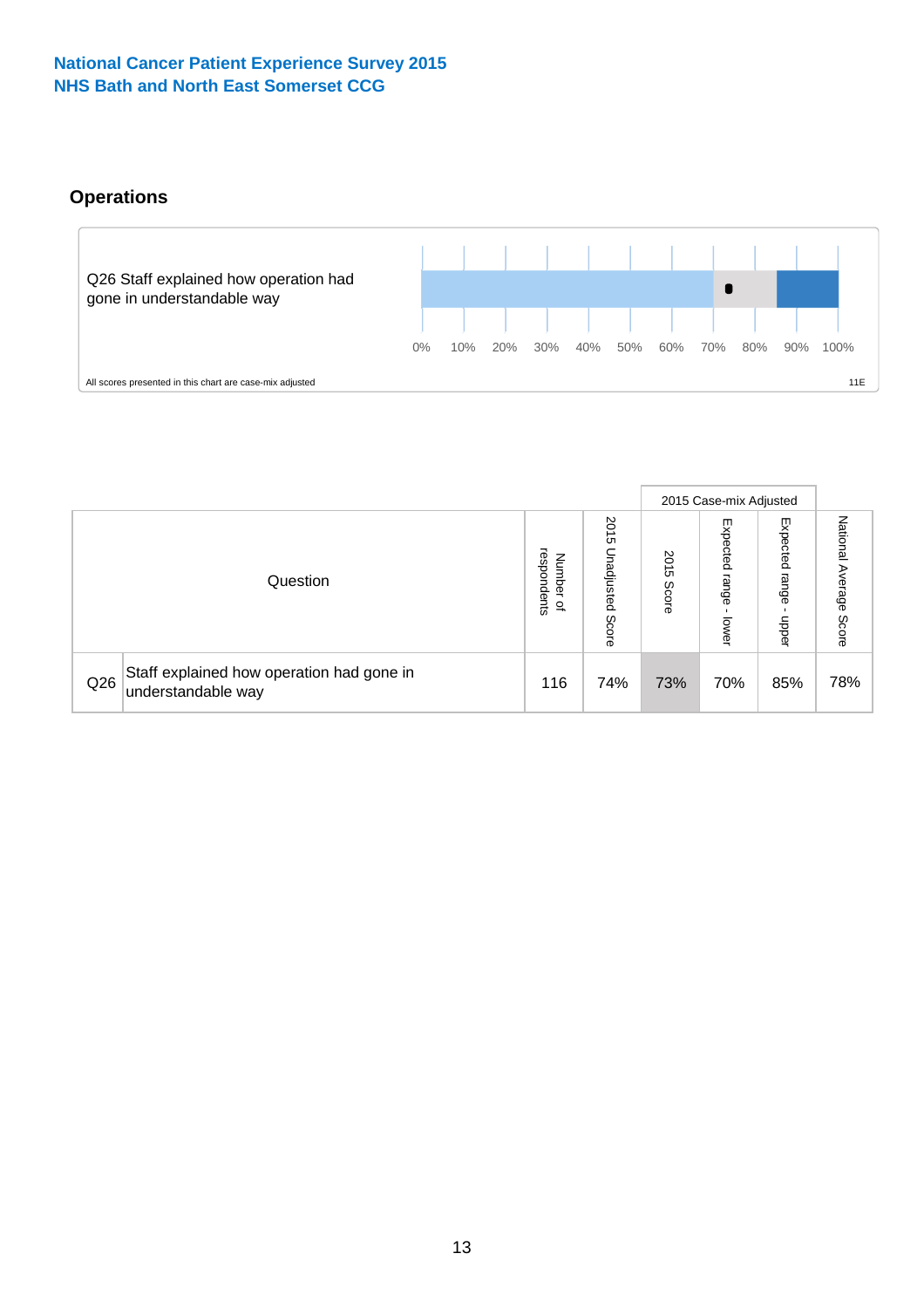### **Hospital care as an inpatient (Part 1 of 3)**



All scores presented in this chart are case-mix adjusted  $11E$ 

|                 |                                                                                           |                          |                          |               | 2015 Case-mix Adjusted                  |                           |                        |
|-----------------|-------------------------------------------------------------------------------------------|--------------------------|--------------------------|---------------|-----------------------------------------|---------------------------|------------------------|
|                 | Question                                                                                  | respondents<br>Number of | 2015<br>Unadjusted Score | 2015<br>Score | Expected range<br>$\mathbf{r}$<br>lower | Expected range<br>- nbber | National Average Score |
| Q28             | Groups of doctors or nurses did not talk in front of patient<br>as if they were not there | 129                      | 83%                      | 81%           | 75%                                     | 88%                       | 81%                    |
| Q29             | Patient had confidence and trust in all doctors treating<br>them                          | 129                      | 86%                      | 86%           | 78%                                     | 90%                       | 84%                    |
| Q30             | Patient's family or someone close definitely had<br>opportunity to talk to doctor         | 100                      | 71%                      | 70%           | 63%                                     | 81%                       | 72%                    |
| Q <sub>31</sub> | Patient had confidence and trust in all ward nurses                                       | 130                      | 68%                      | 69%           | 65%                                     | 80%                       | 72%                    |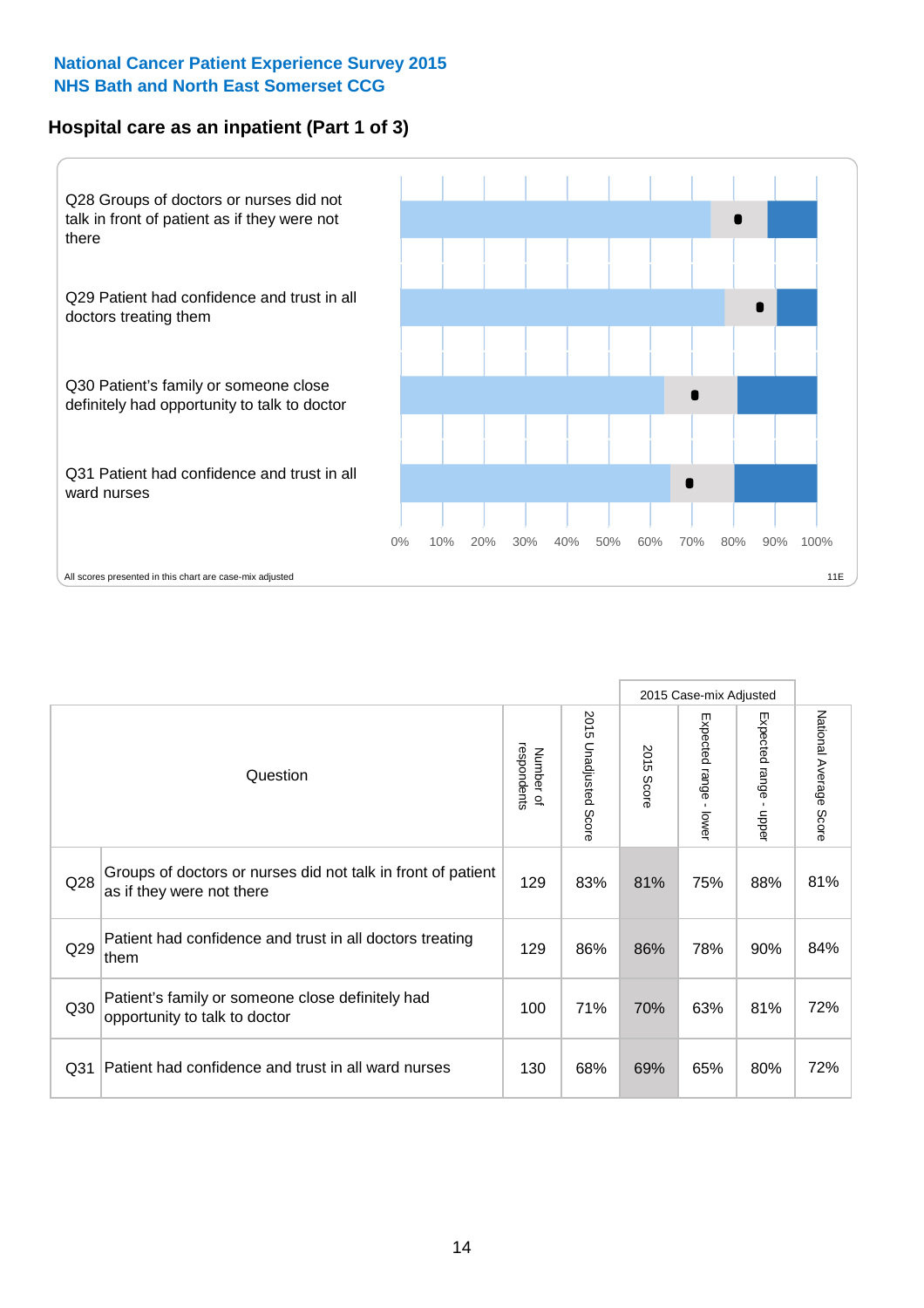### **Hospital care as an inpatient (Part 2 of 3)**



|                 | Question                                                                | respondents<br>Number of | 2015<br><b>Unadjusted Score</b> | 2015<br><b>Score</b> | Expected range<br>lower | Expected range<br>$\blacksquare$<br>nbber | National Average Score |
|-----------------|-------------------------------------------------------------------------|--------------------------|---------------------------------|----------------------|-------------------------|-------------------------------------------|------------------------|
| Q <sub>32</sub> | Always / nearly always enough nurses on duty                            | 130                      | 64%                             | 64%                  | 58%                     | 74%                                       | 66%                    |
| Q <sub>33</sub> | All staff asked patient what name they preferred to be<br>called by     | 127                      | 63%                             | 64%                  | 55%                     | 78%                                       | 67%                    |
| Q34             | Always given enough privacy when discussing condition<br>or treatment   | 130                      | 79%                             | 79%                  | 79%                     | 91%                                       | 85%                    |
| Q35             | Patient was able to discuss worries or fears with staff<br>during visit | 96                       | 50%                             | 51%                  | 42%                     | 62%                                       | 52%                    |

2015 Case-mix Adjusted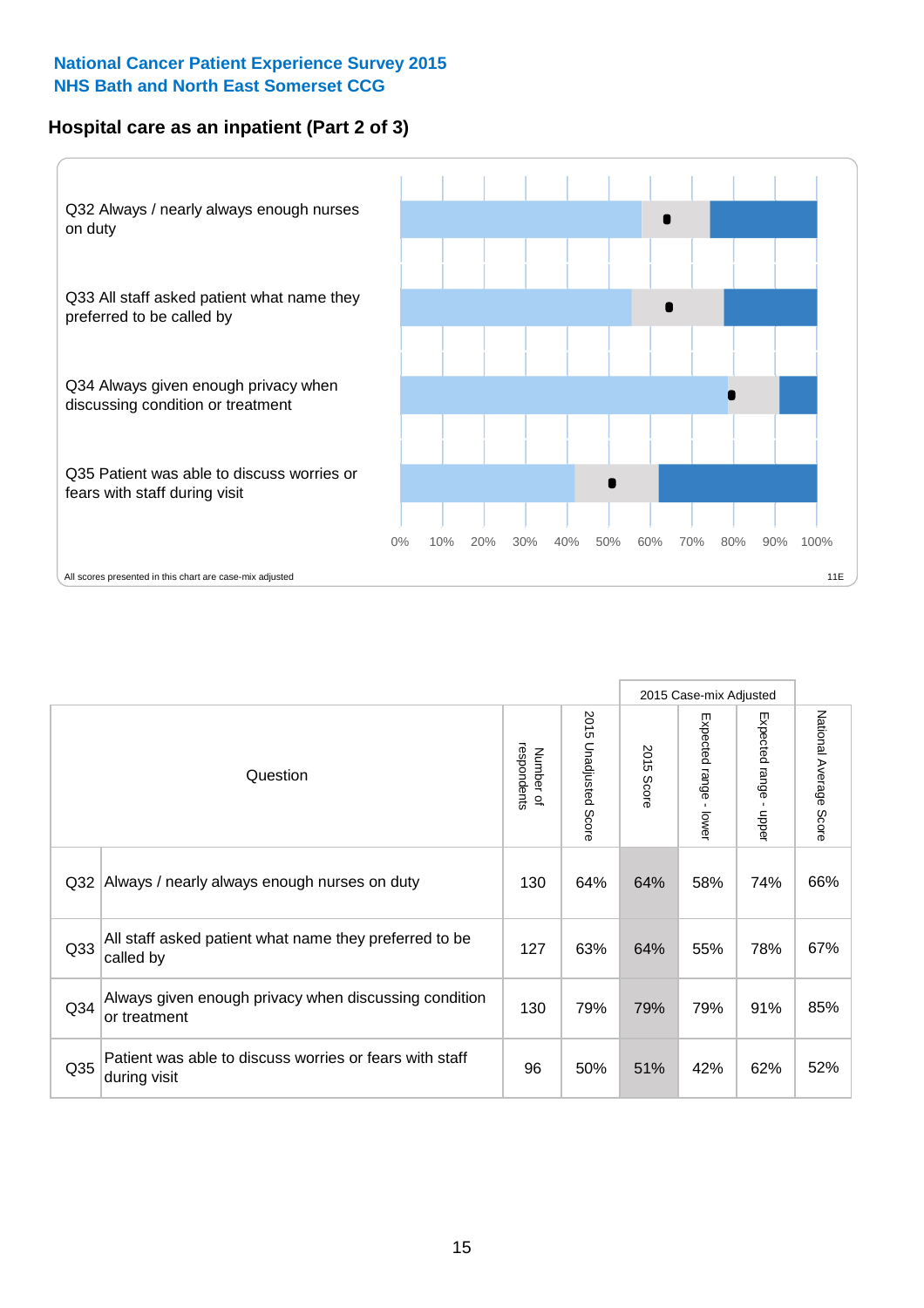### **Hospital care as an inpatient (Part 3 of 3)**



|                 |                                                                                     |                          |                       |               | 2015 Case-mix Adjusted                    |                           |                        |
|-----------------|-------------------------------------------------------------------------------------|--------------------------|-----------------------|---------------|-------------------------------------------|---------------------------|------------------------|
|                 | Question                                                                            | respondents<br>Number of | 2015 Unadjusted Score | 2015<br>Score | Expected range<br>$\blacksquare$<br>lower | Expected range -<br>nbber | National Average Score |
| Q36             | Hospital staff definitely did everything to help control pain                       | 117                      | 85%                   | 84%           | 77%                                       | 91%                       | 84%                    |
| Q <sub>37</sub> | Always treated with respect and dignity by staff                                    | 128                      | 86%                   | 86%           | 82%                                       | 93%                       | 87%                    |
| Q38             | Given clear written information about what should / should<br>not do post discharge | 118                      | 86%                   | 87%           | 78%                                       | 91%                       | 84%                    |
| Q39             | Staff told patient who to contact if worried post discharge                         | 125                      | 95%                   | 95%           | 89%                                       | 98%                       | 94%                    |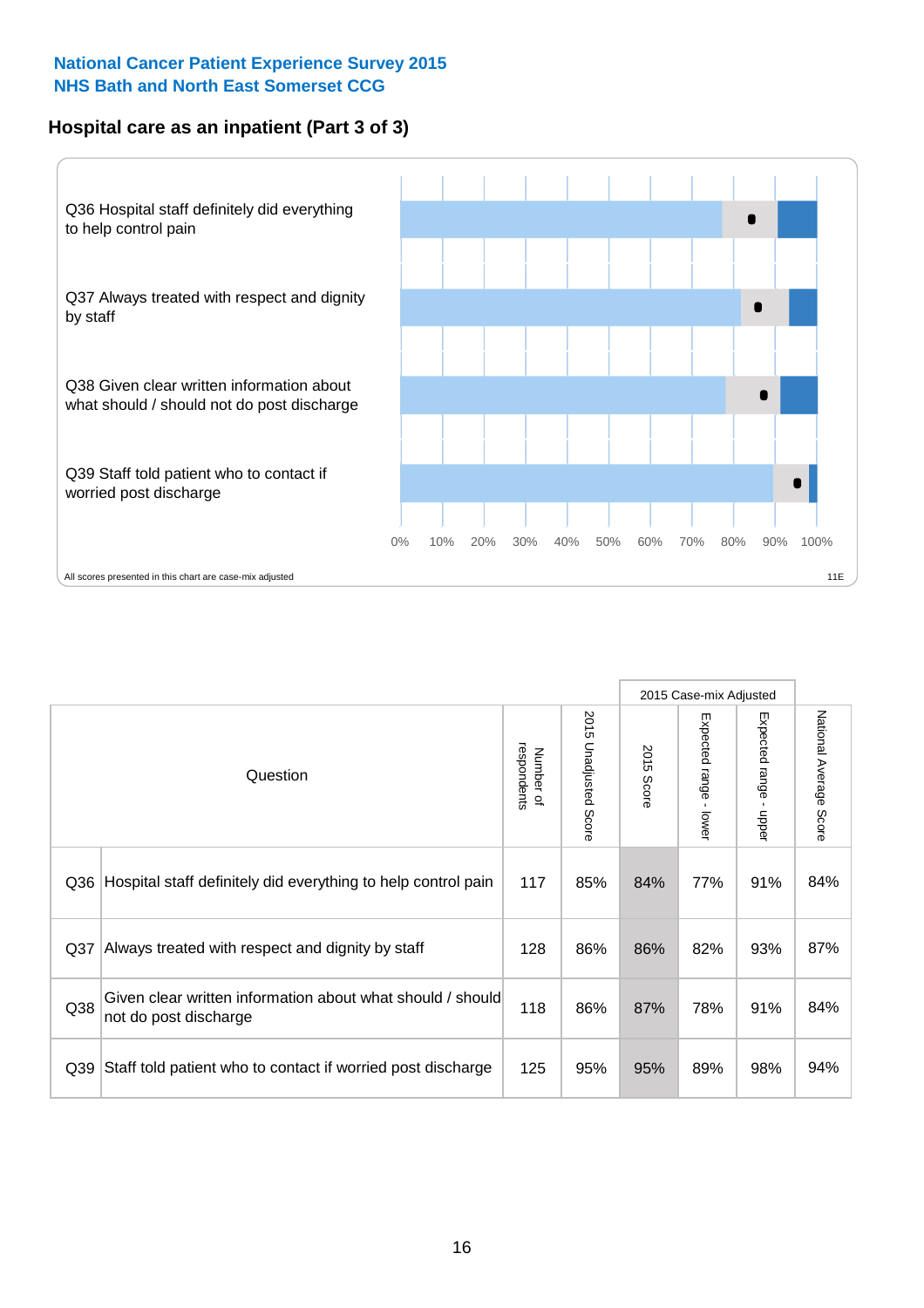### **Hospital care as a day patient / outpatient (Part 1 of 2)**



|     |                                                                                    |                          |                                      |               | 2015 Case-mix Adjusted                    |                                           |                        |
|-----|------------------------------------------------------------------------------------|--------------------------|--------------------------------------|---------------|-------------------------------------------|-------------------------------------------|------------------------|
|     | Question                                                                           | respondents<br>Number of | 201<br>C)<br><b>Unadjusted Score</b> | 2015<br>Score | Expected range<br>$\blacksquare$<br>lower | Expected range<br>$\blacksquare$<br>nbber | National Average Score |
| Q41 | Patient was able to discuss worries or fears with staff<br>during visit            | 151                      | 72%                                  | 70%           | 63%                                       | 77%                                       | 70%                    |
| Q42 | Doctor had the right notes and other documentation with<br>them                    | 182                      | 96%                                  | 95%           | 93%                                       | 99%                                       | 96%                    |
| Q44 | Beforehand patient had all information needed about<br>radiotherapy treatment      | 49                       | 90%                                  | 90%           | 76%                                       | 96%                                       | 86%                    |
| Q45 | Patient given understandable information about whether<br>radiotherapy was working | 42                       | 52%                                  | 52%           | 45%                                       | 74%                                       | 60%                    |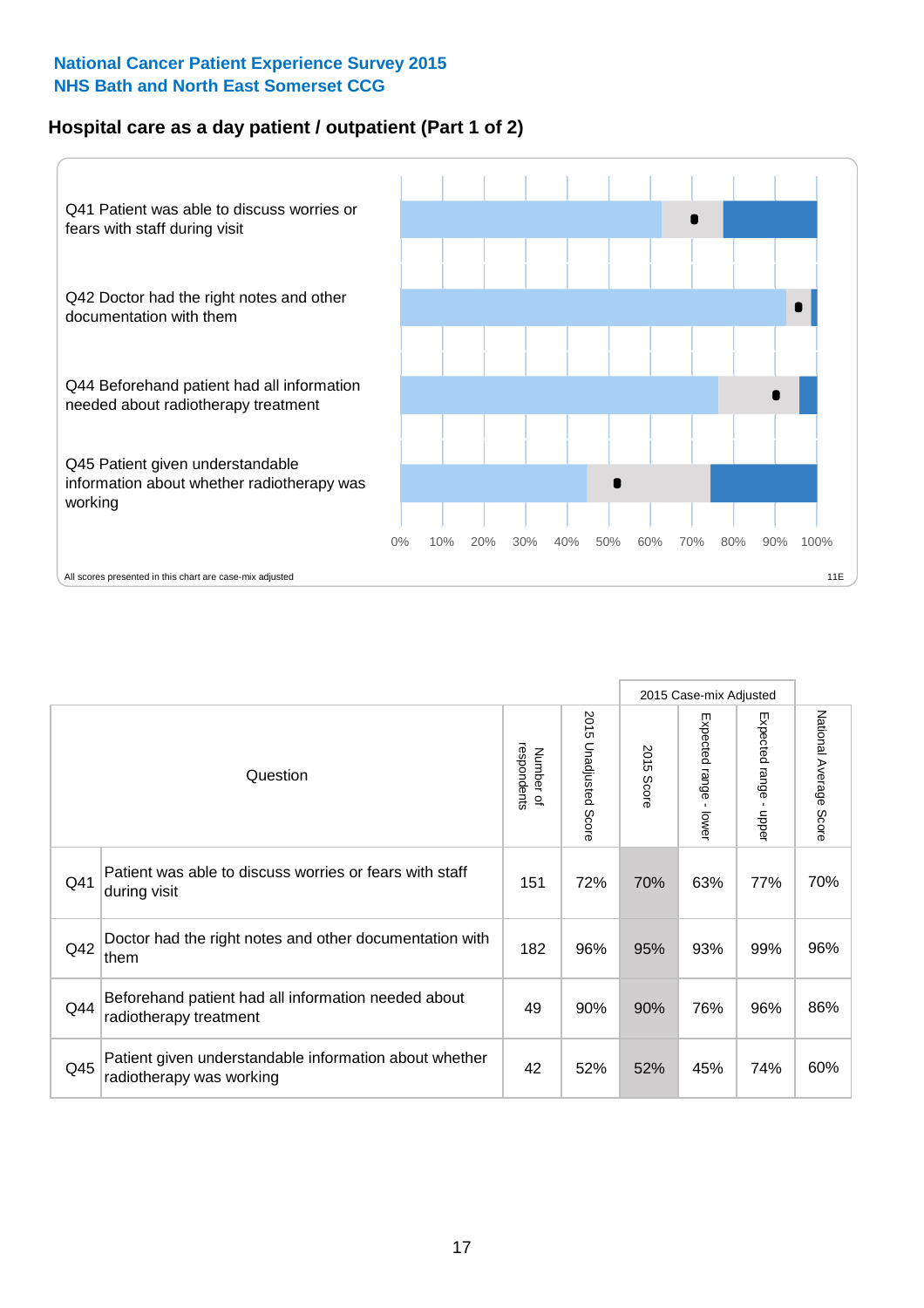### **Hospital care as a day patient / outpatient (Part 2 of 2)**



|     |                                                                                    |                                       | 2015 Case-mix Adjusted      |               |                             |                         |                           |
|-----|------------------------------------------------------------------------------------|---------------------------------------|-----------------------------|---------------|-----------------------------|-------------------------|---------------------------|
|     | Question                                                                           | respondents<br>Number<br>$\mathbf{Q}$ | 2015<br>Unadjusted<br>Score | 2015<br>Score | Expected<br>Irange<br>lower | Expected range<br>doper | National Average<br>Score |
| Q47 | Beforehand patient had all information needed about<br>chemotherapy treatment      | 105                                   | 87%                         | 87%           | 77%                         | 91%                     | 84%                       |
| Q48 | Patient given understandable information about whether<br>chemotherapy was working | 90                                    | 73%                         | 71%           | 58%                         | 77%                     | 68%                       |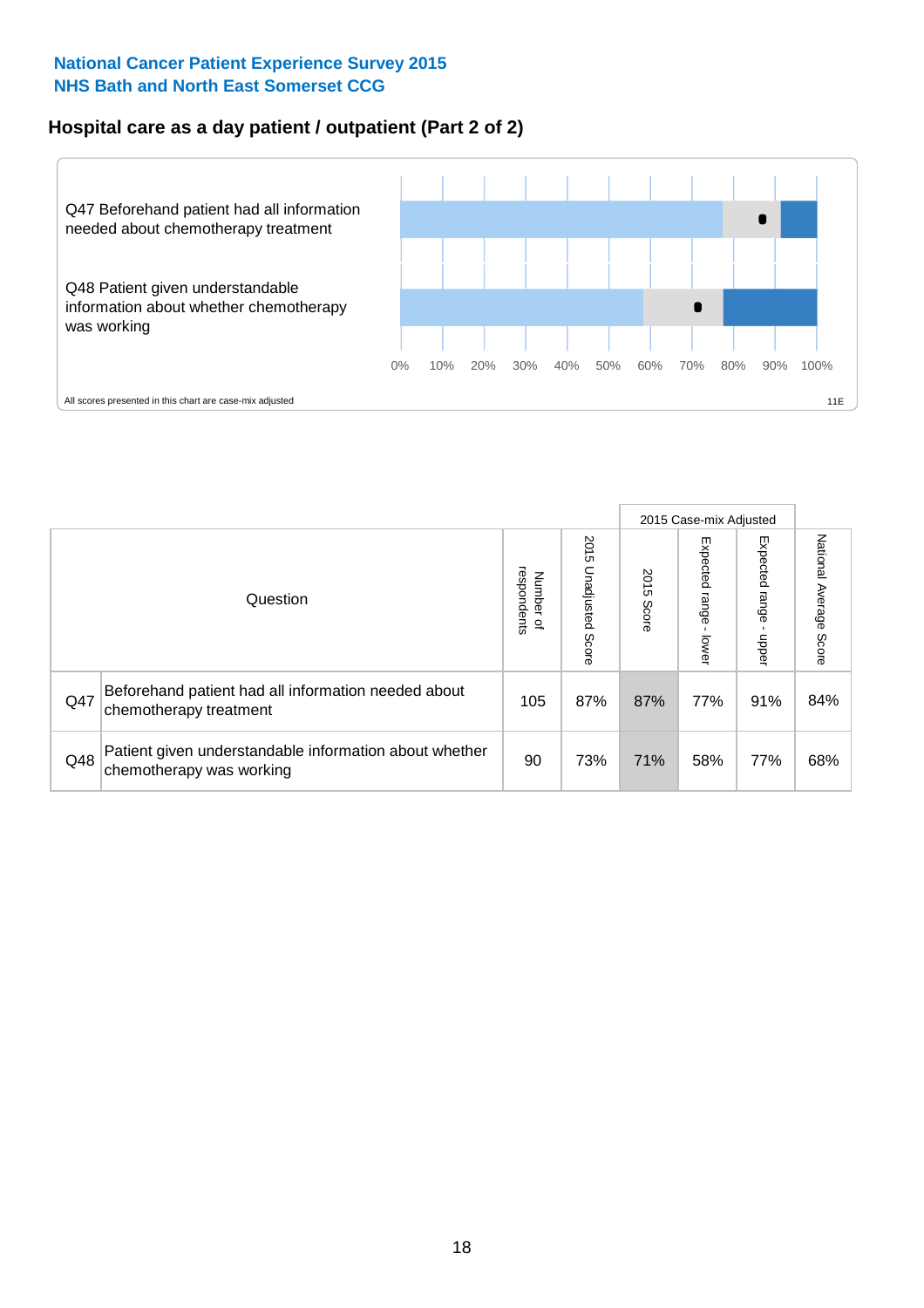#### **Home care and support**



2015 Case-mix Adjusted 2015 Unadjusted Score Expected range - upper National Average Score 2015 Unadjusted Score Expected range - lower National Average Score Expected range - lower Expected range - upper Number of<br>respondents respondents 2015 Score 2015 Score Number of Question Hospital staff gave family or someone close all the  $Q49$  information needed to help with care at home  $Q49$  167 | 57% | 57% | 50% | 65% | 58% Patient definitely given enough support from health or  $\frac{1}{250}$  social services during treatment  $\frac{1}{250}$   $\frac{1}{25\%}$  57% 56% 42% 65% 54% Patient definitely given enough support from health or  $\frac{3651}{1000}$  social services after treatment  $\frac{365}{1000}$   $\frac{38\%}{36\%}$  36%  $\frac{31\%}{31\%}$  58%  $\frac{45\%}{36\%}$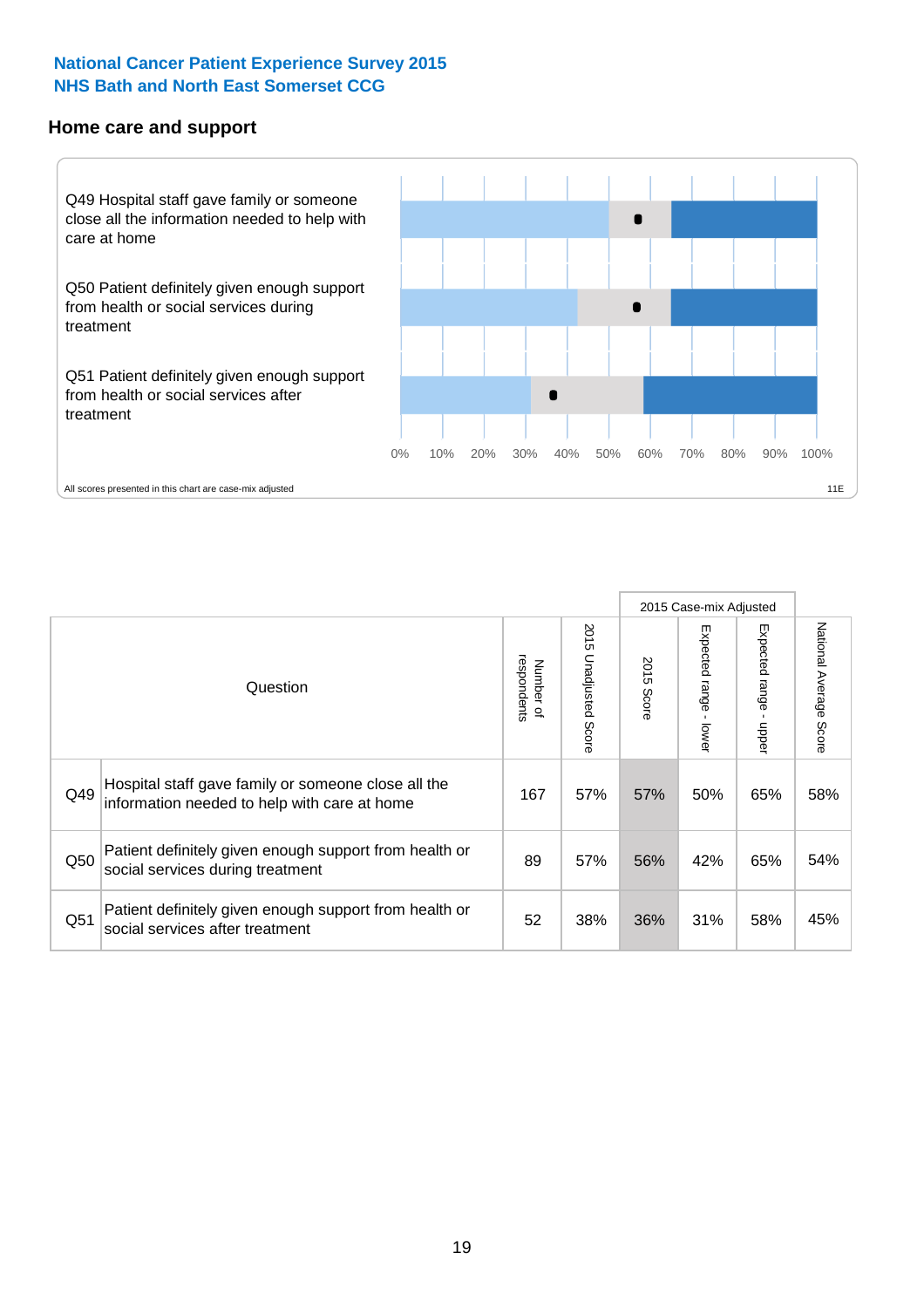### **Care from your general practice**



|     |                                                                           |                                       |                             |               |                                   | 2015 Case-mix Adjusted     |                           |
|-----|---------------------------------------------------------------------------|---------------------------------------|-----------------------------|---------------|-----------------------------------|----------------------------|---------------------------|
|     | Question                                                                  | respondents<br>Number<br>$\mathbf{Q}$ | 2015<br>Unadjusted<br>Score | 2015<br>Score | Expected<br><b>Lange</b><br>lower | Expected<br>range<br>nbber | National Average<br>Score |
| Q52 | GP given enough information about patient's condition<br>and treatment    | 193                                   | 97%                         | 97%           | 92%                               | 98%                        | 95%                       |
| Q53 | Practice staff definitely did everything they could to<br>support patient | 154                                   | 71%                         | 71%           | 55%                               | 70%                        | 63%                       |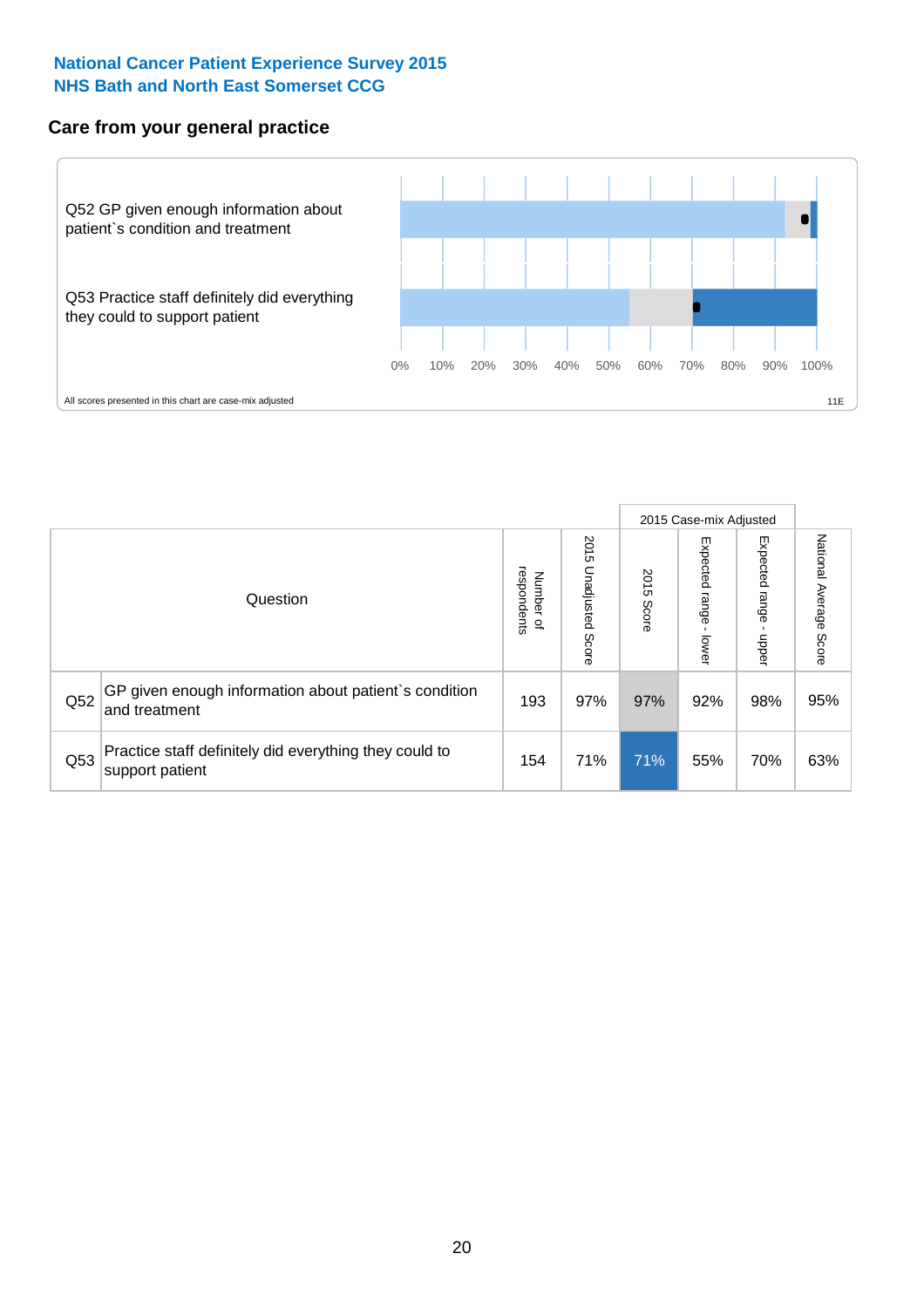### **Your overall NHS care (Part 1 of 2)**



|     |                                                                    |                          | 2015 Case-mix Adjusted          |               |                                           |                                           |                        |
|-----|--------------------------------------------------------------------|--------------------------|---------------------------------|---------------|-------------------------------------------|-------------------------------------------|------------------------|
|     | Question                                                           | respondents<br>Number of | 2015<br><b>Unadjusted Score</b> | 2015<br>Score | Expected range<br>$\blacksquare$<br>lower | Expected range<br>$\blacksquare$<br>nbber | National Average Score |
| Q54 | Hospital and community staff always worked well together           | 197                      | 66%                             | 66%           | 53%                                       | 68%                                       | 61%                    |
| Q55 | Patient given a care plan                                          | 165                      | 27%                             | 28%           | 26%                                       | 40%                                       | 33%                    |
| Q56 | Overall the administration of the care was very good /<br>good     | 209                      | 90%                             | 90%           | 85%                                       | 93%                                       | 89%                    |
| Q57 | Length of time for attending clinics and appointments was<br>right | 205                      | 61%                             | 62%           | 58%                                       | 74%                                       | 66%                    |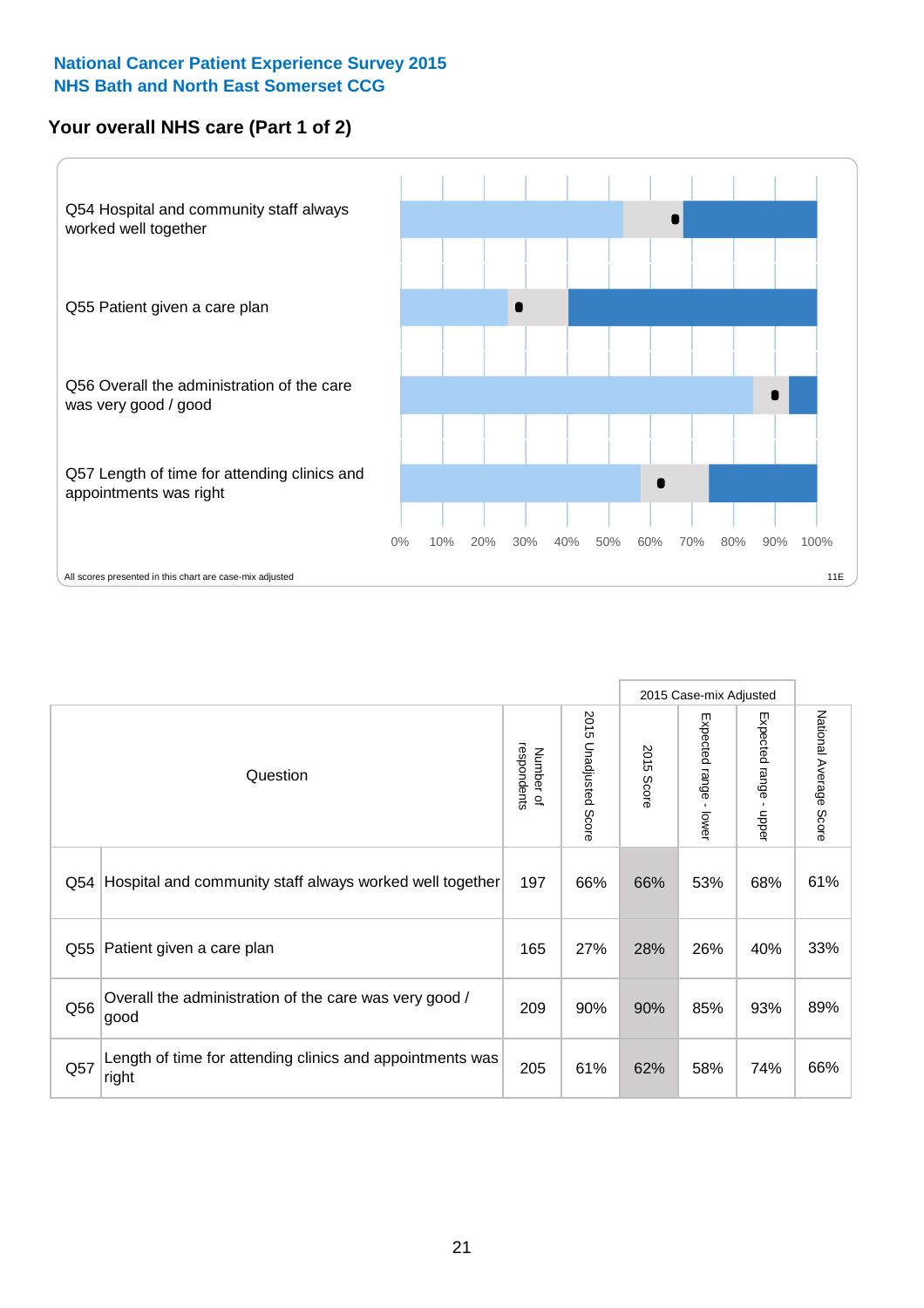### **Your overall NHS care (Part 2 of 2)**



|     |                                                       |                                              |                             |               |                            | 2015 Case-mix Adjusted     |                        |
|-----|-------------------------------------------------------|----------------------------------------------|-----------------------------|---------------|----------------------------|----------------------------|------------------------|
|     | Question                                              | respondents<br>Number<br>$\overline{\sigma}$ | 2015<br>Unadjusted<br>Score | 2015<br>Score | Expected<br>range<br>lower | Expected<br>range<br>doper | National Average Score |
| Q58 | Taking part in cancer research discussed with patient | 196                                          | 26%                         | 25%           | 20%                        | 37%                        | 28%                    |



|     |                                                                        |                                              |                             |               |                                                           | 2015 Case-mix Adjusted                   |                              |
|-----|------------------------------------------------------------------------|----------------------------------------------|-----------------------------|---------------|-----------------------------------------------------------|------------------------------------------|------------------------------|
|     | Question                                                               | respondents<br>Number<br>$\overline{\sigma}$ | 2015<br>Inadjusted<br>Score | 2015<br>Score | OWer<br>limit<br>range<br>$\overline{\sigma}$<br>expected | Upper<br>limit<br>range<br>õ<br>expected | National<br>Average<br>Score |
| Q59 | Patient's average rating of care scored from very poor to<br>very good | 205                                          | 8.7                         | 8.7           | 8.5                                                       | 8.9                                      | 8.7                          |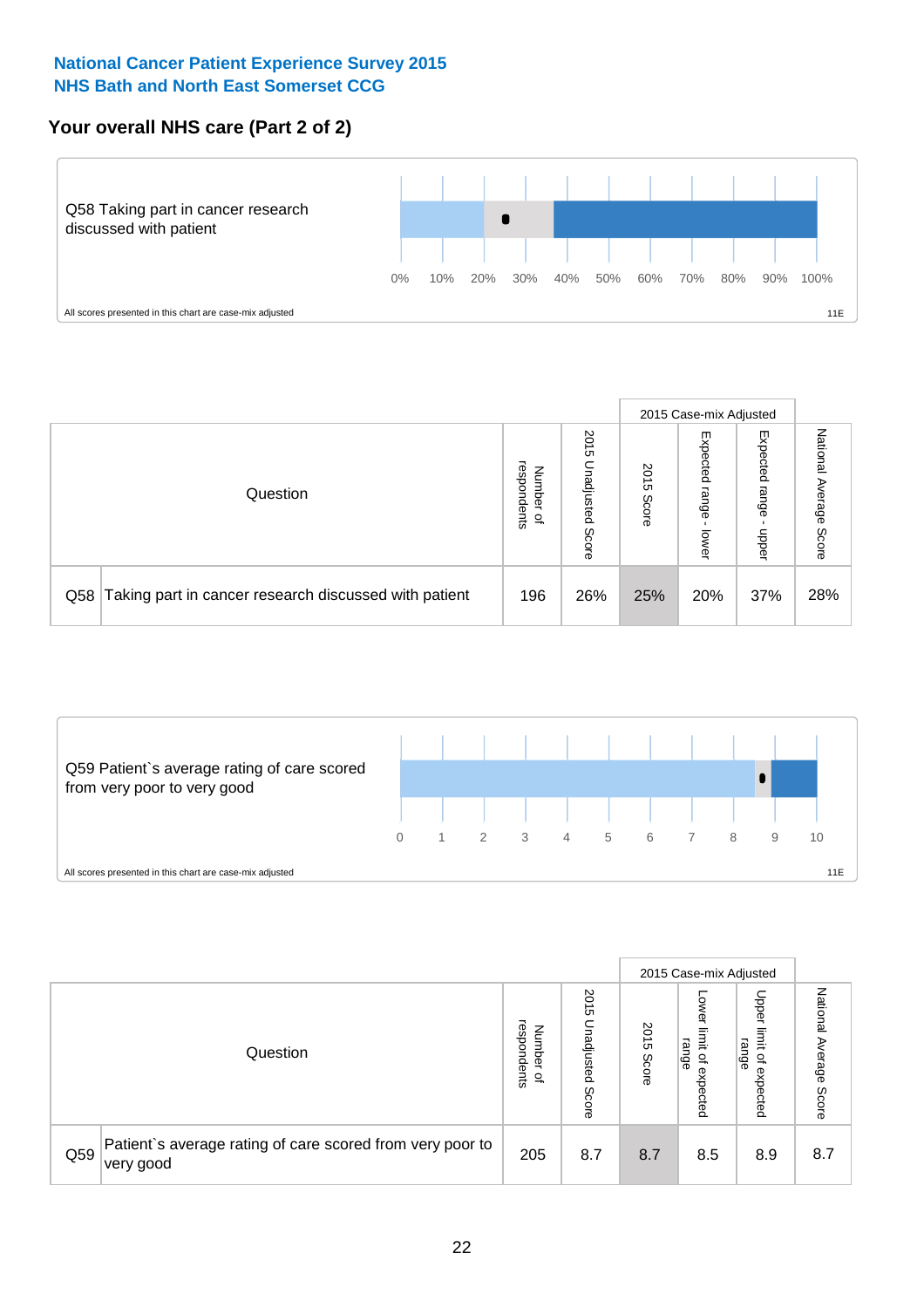# **Comparisons by tumour group for this CCG**

The following tables show the unadjusted CCG and the national percentage scores for each question broken down by tumour group. Where a cell in the table contains an asterisk this indicates that the number of patients in that group was below 21 and too small to display. Where a cell in the table contains "n.a." this indicates that there were no respondents for that tumour group.

# **Seeing your GP**

|                      | Q1. Saw GP once /<br>had to go to hospital | twice before being told | Q2. Patient thought<br>they were seen as<br>soon as necessary |                 |  |
|----------------------|--------------------------------------------|-------------------------|---------------------------------------------------------------|-----------------|--|
| <b>Cancer type</b>   | This CCG <sup>\$</sup>                     | <b>National</b>         | This CCG <sup>\$</sup>                                        | <b>National</b> |  |
| Brain / CNS          | n.a.                                       | 60%                     | n.a.                                                          | 77%             |  |
| <b>Breast</b>        | 100%                                       | 93%                     | 93%                                                           | 88%             |  |
| Colorectal / LGT     | 57%                                        | 72%                     | 86%                                                           | 80%             |  |
| Gynaecological       | $\star$                                    | 75%                     | $\star$                                                       | 78%             |  |
| Haematological       | 63%                                        | 64%                     | 81%                                                           | 80%             |  |
| <b>Head and Neck</b> | $\star$                                    | 77%                     | $\star$                                                       | 79%             |  |
| Lung                 | $\star$                                    | 69%                     | $\star$                                                       | 83%             |  |
| Prostate             | $\star$                                    | 79%                     | $\star$                                                       | 85%             |  |
| Sarcoma              | $\star$                                    | 64%                     | $\star$                                                       | 69%             |  |
| <b>Skin</b>          | $\star$                                    | 91%                     | $\star$                                                       | 87%             |  |
| <b>Upper Gastro</b>  | $\star$                                    | 70%                     | $\star$                                                       | 78%             |  |
| Urological           | $\star$                                    | 81%                     | $\star$                                                       | 84%             |  |
| Other                | $\star$                                    | 70%                     | $\star$                                                       | 78%             |  |
| <b>All Cancers</b>   | 76%                                        | 76%                     | 84%                                                           | 82%             |  |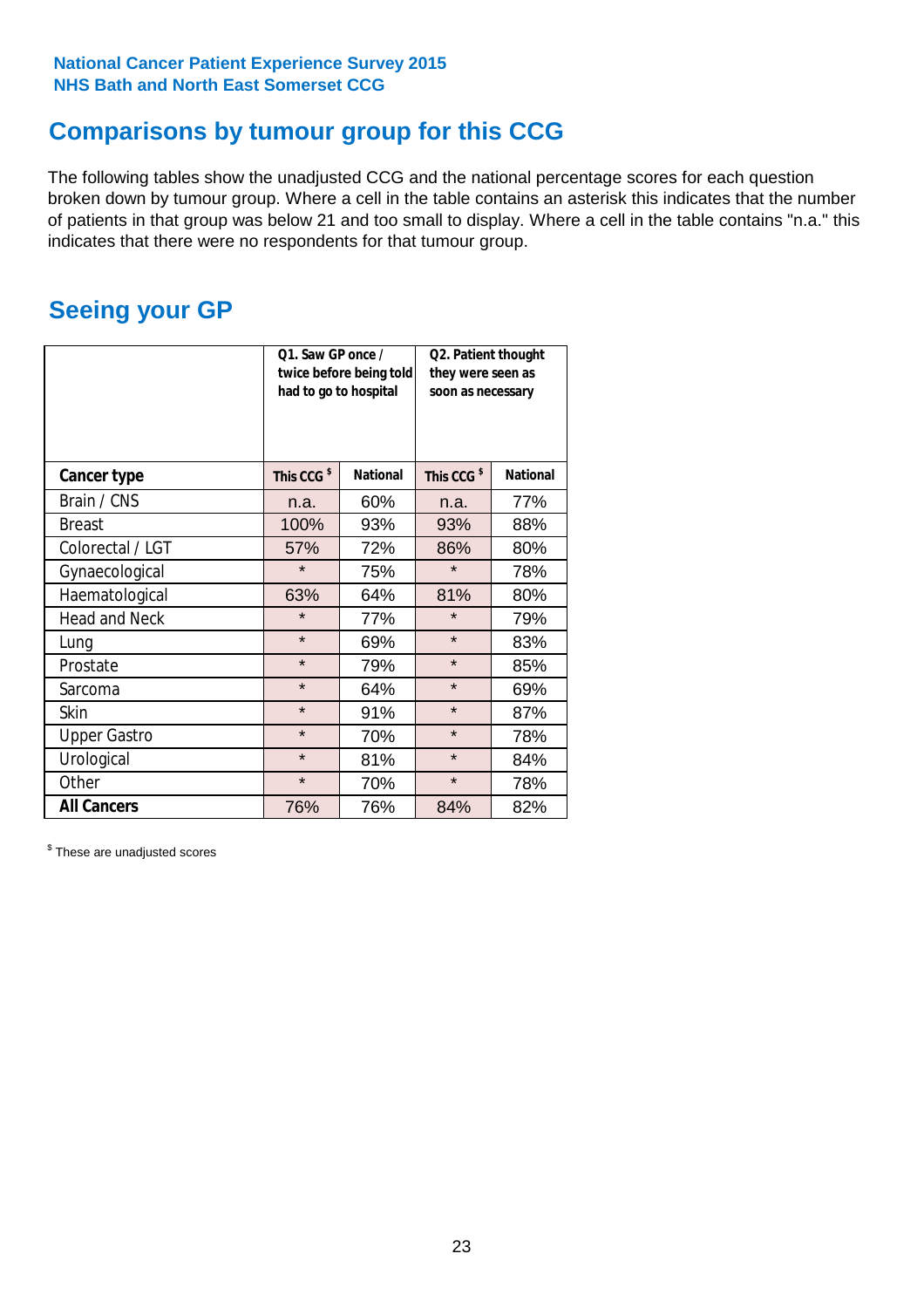# **Diagnostic tests**

|                      | be done was about<br>right | Q6. The length of time<br>waiting for the test to | Q7. Given complete<br>explanation of test<br>results in<br>understandable way |                 |  |
|----------------------|----------------------------|---------------------------------------------------|-------------------------------------------------------------------------------|-----------------|--|
| <b>Cancer type</b>   | This CCG <sup>\$</sup>     | <b>National</b>                                   | This CCG <sup>\$</sup>                                                        | <b>National</b> |  |
| Brain / CNS          | n.a.                       | 87%                                               | n.a.                                                                          | 69%             |  |
| <b>Breast</b>        | 80%                        | 90%                                               | 84%                                                                           | 82%             |  |
| Colorectal / LGT     | 82%                        | 86%                                               | 91%                                                                           | 81%             |  |
| Gynaecological       | $\star$                    | 84%                                               | $\star$                                                                       | 76%             |  |
| Haematological       | 87%                        | 87%                                               | 71%                                                                           | 76%             |  |
| <b>Head and Neck</b> | $\star$                    | 84%                                               | $\star$                                                                       | 77%             |  |
| Lung                 | $\star$                    | 87%                                               | $\star$                                                                       | 78%             |  |
| Prostate             | $\star$                    | 85%                                               | $\star$                                                                       | 79%             |  |
| Sarcoma              | $\star$                    | 81%                                               | $\star$                                                                       | 77%             |  |
| Skin                 | $\star$                    | 89%                                               | $\star$                                                                       | 85%             |  |
| <b>Upper Gastro</b>  | $\star$                    | 83%                                               | $\star$                                                                       | 77%             |  |
| Urological           | $\star$                    | 85%                                               | $\star$                                                                       | 78%             |  |
| Other                | $\star$                    | 85%                                               | $\star$                                                                       | 76%             |  |
| <b>All Cancers</b>   | 82%                        | 87%                                               | 80%                                                                           | 79%             |  |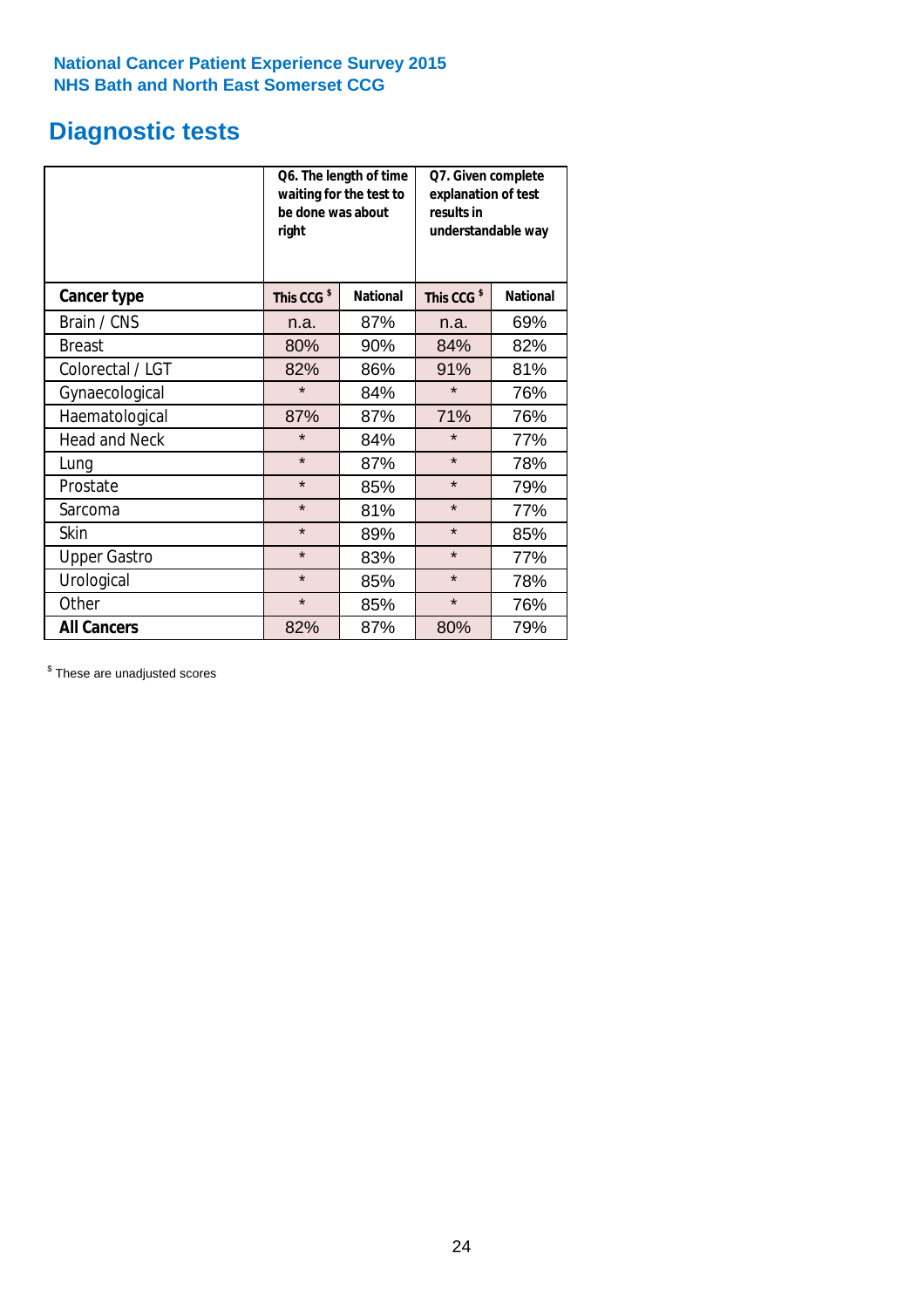# **Finding out what was wrong with you**

|                      | Q8. Patient told they<br>could bring a family<br>member or friend<br>when first told they<br>had cancer |                 | Q9. Patient felt they<br>were told sensitively<br>that they had cancer |                 | Q10. Patient<br>completely understood<br>the explanation of<br>what was wrong |                 | Q11. Patient given<br>easy to understand<br>written information<br>about the type of<br>cancer they had |                 |
|----------------------|---------------------------------------------------------------------------------------------------------|-----------------|------------------------------------------------------------------------|-----------------|-------------------------------------------------------------------------------|-----------------|---------------------------------------------------------------------------------------------------------|-----------------|
| <b>Cancer type</b>   | This CCG <sup>\$</sup>                                                                                  | <b>National</b> | This CCG <sup>\$</sup>                                                 | <b>National</b> | This CCG <sup>\$</sup>                                                        | <b>National</b> | This CCG <sup>\$</sup>                                                                                  | <b>National</b> |
| Brain / CNS          | n.a.                                                                                                    | 85%             | n.a.                                                                   | 79%             | n.a.                                                                          | 60%             | n.a.                                                                                                    | 62%             |
| <b>Breast</b>        | 87%                                                                                                     | 83%             | 85%                                                                    | 88%             | 63%                                                                           | 78%             | 75%                                                                                                     | 76%             |
| Colorectal / LGT     | 91%                                                                                                     | 83%             | 83%                                                                    | 85%             | 73%                                                                           | 79%             | 57%                                                                                                     | 71%             |
| Gynaecological       | $\star$                                                                                                 | 75%             | $\star$                                                                | 83%             | $\star$                                                                       | 73%             | $\star$                                                                                                 | 69%             |
| Haematological       | 64%                                                                                                     | 75%             | 73%                                                                    | 83%             | 56%                                                                           | 60%             | 76%                                                                                                     | 74%             |
| <b>Head and Neck</b> | $\star$                                                                                                 | 73%             | $\star$                                                                | 85%             | $\star$                                                                       | 75%             | $\star$                                                                                                 | 61%             |
| Lung                 | $\star$                                                                                                 | 80%             | $\star$                                                                | 83%             | $\star$                                                                       | 75%             | $\star$                                                                                                 | 66%             |
| Prostate             | $\star$                                                                                                 | 80%             | $\star$                                                                | 84%             | $\star$                                                                       | 78%             | $\star$                                                                                                 | 80%             |
| Sarcoma              | $\star$                                                                                                 | 77%             | $\star$                                                                | 82%             | $\star$                                                                       | 63%             | $\star$                                                                                                 | 61%             |
| Skin                 | $\star$                                                                                                 | 71%             | $\star$                                                                | 90%             | $\star$                                                                       | 83%             | $\star$                                                                                                 | 84%             |
| <b>Upper Gastro</b>  | $\star$                                                                                                 | 79%             | $\star$                                                                | 79%             | $\star$                                                                       | 72%             | $\star$                                                                                                 | 64%             |
| Urological           | $\star$                                                                                                 | 74%             | $\star$                                                                | 82%             | $\star$                                                                       | 76%             | $\star$                                                                                                 | 71%             |
| Other                | $\star$                                                                                                 | 77%             | $\star$                                                                | 82%             | $\star$                                                                       | 72%             | $\star$                                                                                                 | 61%             |
| <b>All Cancers</b>   | 74%                                                                                                     | 79%             | 81%                                                                    | 84%             | 67%                                                                           | 73%             | 72%                                                                                                     | 72%             |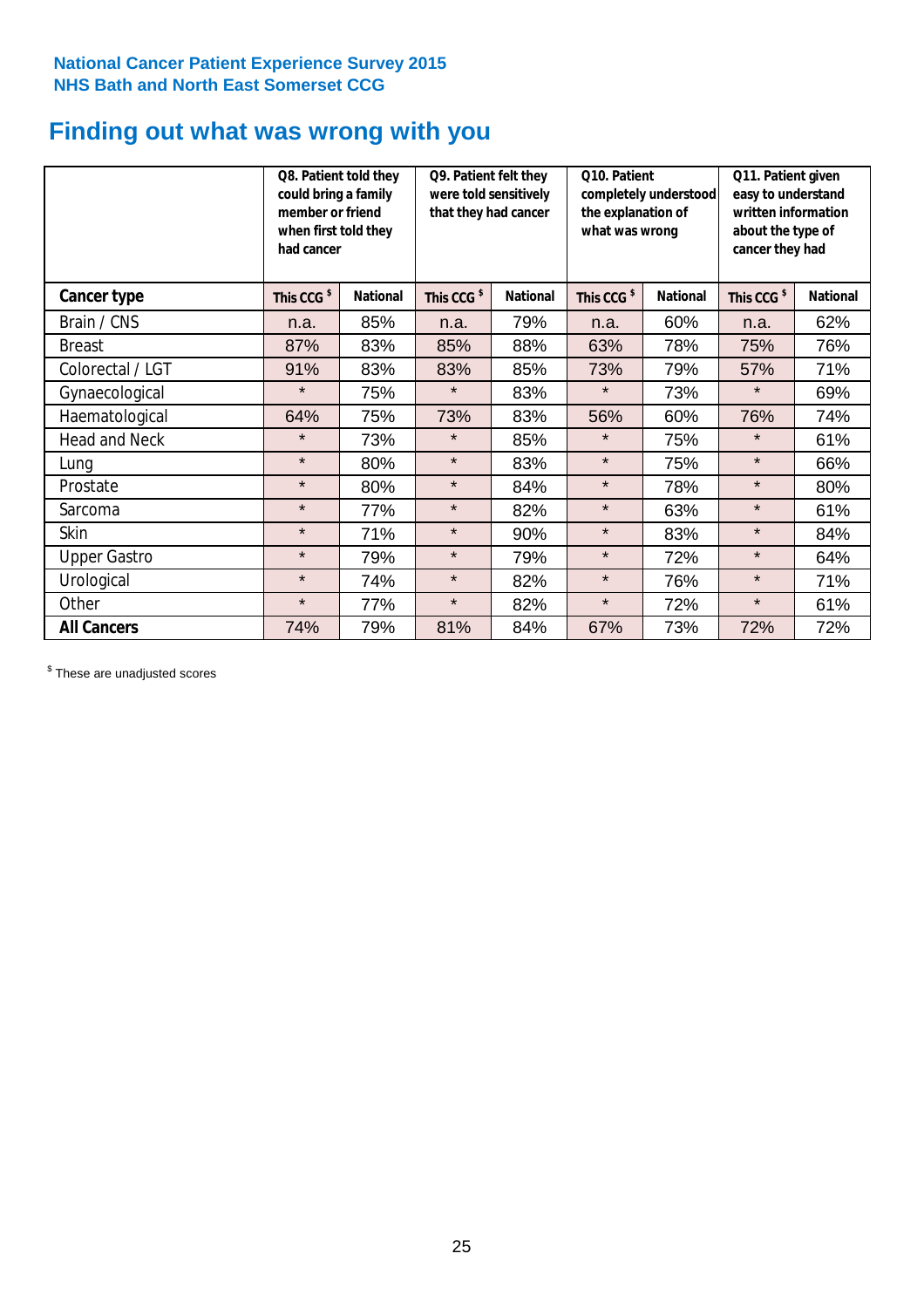# **Deciding the best treatment for you**

|                      | treatment options<br>were completely<br>explained | Q12. Patient felt that | Q13. Possible side<br>understandable way | effects explained in an | Q14. Patient given<br>practical advice and<br>support in dealing with<br>side effects of<br>treatment |                 |  |
|----------------------|---------------------------------------------------|------------------------|------------------------------------------|-------------------------|-------------------------------------------------------------------------------------------------------|-----------------|--|
| <b>Cancer type</b>   | This CCG <sup>\$</sup>                            | <b>National</b>        | This CCG <sup>\$</sup>                   | <b>National</b>         | This CCG <sup>\$</sup>                                                                                | <b>National</b> |  |
| Brain / CNS          | n.a.                                              | 80%                    | n.a.                                     | 71%                     | n.a.                                                                                                  | 62%             |  |
| <b>Breast</b>        | 82%                                               | 84%                    | 81%                                      | 76%                     | 68%                                                                                                   | 69%             |  |
| Colorectal / LGT     | $\star$                                           | 85%                    | $\star$                                  | 75%                     | 71%                                                                                                   | 68%             |  |
| Gynaecological       | $\star$                                           | 84%                    | $\star$                                  | 76%                     | $\star$                                                                                               | 68%             |  |
| Haematological       | 69%                                               | 81%                    | 63%                                      | 69%                     | 60%                                                                                                   | 65%             |  |
| <b>Head and Neck</b> | $\star$                                           | 85%                    | $\star$                                  | 72%                     | $\star$                                                                                               | 67%             |  |
| Lung                 | $\star$                                           | 84%                    | $\star$                                  | 74%                     | $\star$                                                                                               | 69%             |  |
| Prostate             | $\star$                                           | 80%                    | $\star$                                  | 71%                     | $\star$                                                                                               | 61%             |  |
| Sarcoma              | $\star$                                           | 82%                    | $\star$                                  | 75%                     | $\star$                                                                                               | 66%             |  |
| Skin                 | $\star$                                           | 88%                    | $\star$                                  | 75%                     | $\star$                                                                                               | 74%             |  |
| <b>Upper Gastro</b>  | $\star$                                           | 83%                    | $\star$                                  | 72%                     | $\star$                                                                                               | 66%             |  |
| Urological           | $\star$                                           | 80%                    | $\star$                                  | 69%                     | $\star$                                                                                               | 61%             |  |
| Other                | $\star$                                           | 80%                    | $\star$<br>72%                           |                         | $\star$                                                                                               | 64%             |  |
| <b>All Cancers</b>   | 82%                                               | 83%                    | 75%                                      | 73%                     | 69%                                                                                                   | 66%             |  |

|                      | in the future          | Q15. Patient definitely<br>told about side effects<br>that could affect them | Q16. Patient definitely<br>involved in decisions<br>about care and<br>treatment |                 |  |
|----------------------|------------------------|------------------------------------------------------------------------------|---------------------------------------------------------------------------------|-----------------|--|
| <b>Cancer type</b>   | This CCG <sup>\$</sup> | <b>National</b>                                                              | This CCG <sup>\$</sup>                                                          | <b>National</b> |  |
| Brain / CNS          | n.a.                   | 56%                                                                          | n.a.                                                                            | 74%             |  |
| <b>Breast</b>        | 50%                    | 55%                                                                          | 79%                                                                             | 79%             |  |
| Colorectal / LGT     | $\star$                | 56%                                                                          | 76%                                                                             | 79%             |  |
| Gynaecological       | $\star$                | 54%                                                                          | $\star$                                                                         | 76%             |  |
| Haematological       | 50%<br>59%             |                                                                              | 68%                                                                             | 77%             |  |
| <b>Head and Neck</b> | $\star$                | 58%                                                                          | $\star$                                                                         | 76%             |  |
| Lung                 | $\star$                | 54%                                                                          | $\star$                                                                         | 78%             |  |
| Prostate             | $\star$                | 63%                                                                          | $\star$                                                                         | 79%             |  |
| Sarcoma              | $\star$                | 54%                                                                          | $\star$                                                                         | 77%             |  |
| <b>Skin</b>          | $\star$                | 66%                                                                          | $\star$                                                                         | 86%             |  |
| <b>Upper Gastro</b>  | $\star$                | 53%                                                                          | $\star$                                                                         | 77%             |  |
| Urological           | $\star$                | 52%                                                                          | $\star$                                                                         | 75%             |  |
| Other                | $\star$                | 51%                                                                          | $\star$                                                                         | 75%             |  |
| <b>All Cancers</b>   | 62%                    | 54%                                                                          | 79%                                                                             | 78%             |  |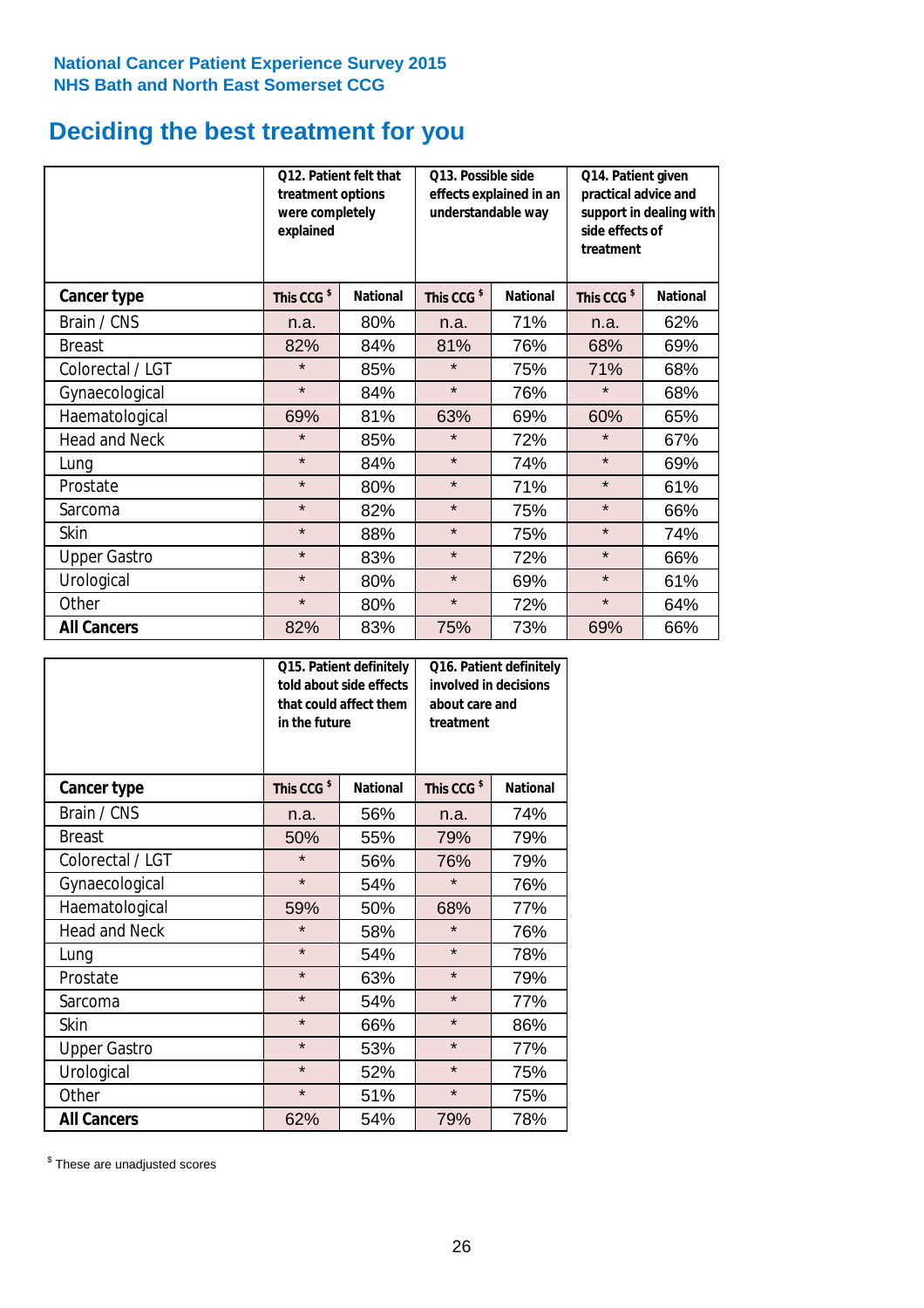# **Clinical Nurse Specialist**

|                      | would support them<br>through their<br>treatment | Q17. Patient given the<br>name of the CNS who | Q18. Patient found it<br>easy to contact their<br><b>CNS</b> |                 | <b>Q19. Get</b><br>understandable<br>answers to important<br>questions all or most<br>of the time |                 |  |
|----------------------|--------------------------------------------------|-----------------------------------------------|--------------------------------------------------------------|-----------------|---------------------------------------------------------------------------------------------------|-----------------|--|
| <b>Cancer type</b>   | This CCG <sup>\$</sup>                           | <b>National</b>                               | This CCG <sup>\$</sup>                                       | <b>National</b> | This CCG <sup>\$</sup>                                                                            | <b>National</b> |  |
| Brain / CNS          | n.a.                                             | 95%                                           | n.a.                                                         | 84%             | n.a.                                                                                              | 85%             |  |
| <b>Breast</b>        | 100%                                             | 94%                                           | 96%                                                          | 85%             | 96%                                                                                               | 88%             |  |
| Colorectal / LGT     | 91%                                              | 91%                                           | $\star$                                                      | 88%             | $\star$                                                                                           | 90%             |  |
| Gynaecological       | $\star$                                          | 93%                                           | $\star$                                                      | 86%             | $\star$                                                                                           | 87%             |  |
| Haematological       | 88%                                              | 89%                                           | 90%                                                          | 89%             | 80%                                                                                               | 90%             |  |
| <b>Head and Neck</b> | $\star$                                          | 88%                                           | $\star$                                                      | 86%             | $\star$                                                                                           | 88%             |  |
| Lung                 | $\star$                                          | 93%                                           | $\star$                                                      | 89%             | $\star$                                                                                           | 89%             |  |
| Prostate             | $\star$                                          | 89%                                           | $\star$                                                      | 83%             | $\star$                                                                                           | 88%             |  |
| Sarcoma              | $\star$                                          | 87%                                           | $\star$                                                      | 86%             | $\star$                                                                                           | 88%             |  |
| Skin                 | $\star$                                          | 88%                                           | $\star$                                                      | 90%             | $\star$                                                                                           | 92%             |  |
| <b>Upper Gastro</b>  | $\star$                                          | 92%                                           | $\star$                                                      | 87%             | $\star$                                                                                           | 88%             |  |
| Urological           | $\star$                                          | 80%                                           | $\star$                                                      | 85%             | $\star$                                                                                           | 88%             |  |
| Other                | $\star$                                          | 86%                                           | $\star$                                                      | 86%             | $\star$                                                                                           | 87%             |  |
| <b>All Cancers</b>   | 90%                                              | 90%                                           | 88%                                                          | 87%             | 89%                                                                                               | 88%             |  |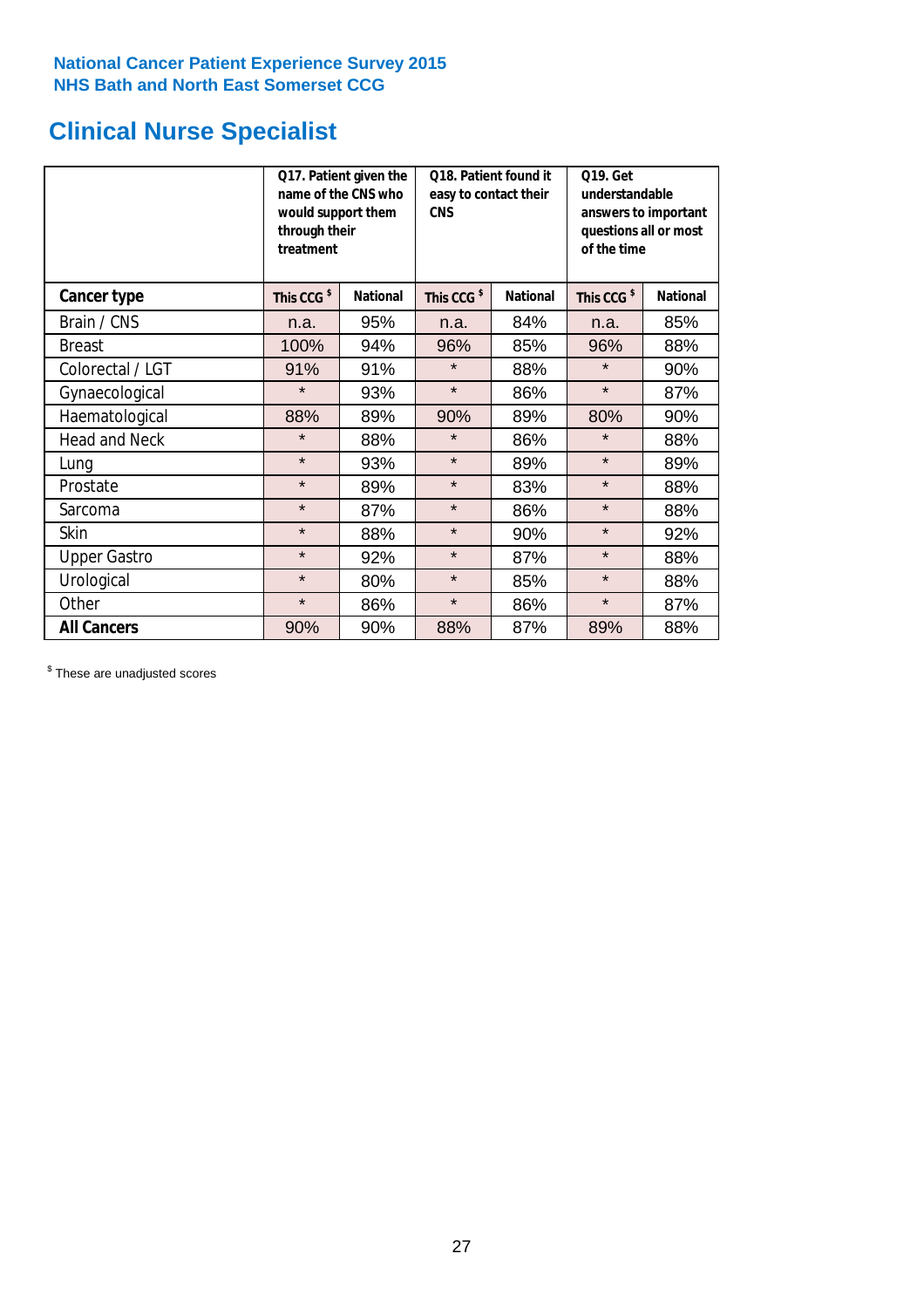# **Support for people with cancer**

|                      |                        | Q20. Hospital staff<br>gave information<br>about support groups |                        | Q21. Hospital staff<br>gave information<br>about impact cancer<br>could have on day to<br>day activities |                        | Q22. Hospital staff<br>gave information on<br>getting financial help |                        | Q23. Hospital staff told<br>patient they could get<br>free prescriptions |  |
|----------------------|------------------------|-----------------------------------------------------------------|------------------------|----------------------------------------------------------------------------------------------------------|------------------------|----------------------------------------------------------------------|------------------------|--------------------------------------------------------------------------|--|
| Cancer type          | This CCG <sup>\$</sup> | <b>National</b>                                                 | This CCG <sup>\$</sup> | <b>National</b>                                                                                          | This CCG <sup>\$</sup> | <b>National</b>                                                      | This CCG <sup>\$</sup> | <b>National</b>                                                          |  |
| Brain / CNS          | n.a.                   | 85%                                                             | n.a.                   | 80%                                                                                                      | n.a.                   | 72%                                                                  | n.a.                   | 79%                                                                      |  |
| <b>Breast</b>        | 96%                    | 88%                                                             | 90%                    | 85%                                                                                                      | $\star$                | 60%                                                                  | $\star$                | 80%                                                                      |  |
| Colorectal / LGT     | $\star$                | 82%                                                             | $\star$                | 82%                                                                                                      | $\star$                | 52%                                                                  | $\star$                | 83%                                                                      |  |
| Gynaecological       | $\star$                | 83%                                                             | $\star$                | 81%                                                                                                      | $\star$                | 58%                                                                  | $\star$                | 76%                                                                      |  |
| Haematological       | 93%                    | 82%                                                             | 80%                    | 82%                                                                                                      | 63%                    | 56%                                                                  | 88%                    | 86%                                                                      |  |
| <b>Head and Neck</b> | $\star$                | 83%                                                             | $\star$                | 80%                                                                                                      | $\star$                | 55%                                                                  | $\star$                | 80%                                                                      |  |
| Lung                 | $\star$                | 82%                                                             | $\star$                | 80%                                                                                                      | $\star$                | 68%                                                                  | $\star$                | 85%                                                                      |  |
| Prostate             | $\star$                | 85%                                                             | $\star$                | 81%                                                                                                      | $\star$                | 41%                                                                  | $\star$                | 76%                                                                      |  |
| Sarcoma              | $\star$                | 82%                                                             | $\star$                | 80%                                                                                                      | $\star$                | 57%                                                                  | $\star$                | 75%                                                                      |  |
| Skin                 | $\star$                | 85%                                                             | $\star$                | 85%                                                                                                      | $\star$                | 51%                                                                  | $\star$                | 65%                                                                      |  |
| <b>Upper Gastro</b>  | $\star$                | 82%                                                             | $\star$                | 78%                                                                                                      | $\star$                | 57%                                                                  | $\star$                | 83%                                                                      |  |
| Urological           | $\star$                | 71%                                                             | $\star$                | 70%                                                                                                      | $\star$                | 33%                                                                  | $\star$                | 69%                                                                      |  |
| Other                | $\star$                | 80%                                                             | $\star$                | 77%                                                                                                      | $\star$                | 53%                                                                  | $\star$                | 79%                                                                      |  |
| <b>All Cancers</b>   | 88%                    | 83%                                                             | 81%                    | 81%                                                                                                      | 64%                    | 55%                                                                  | 83%                    | 80%                                                                      |  |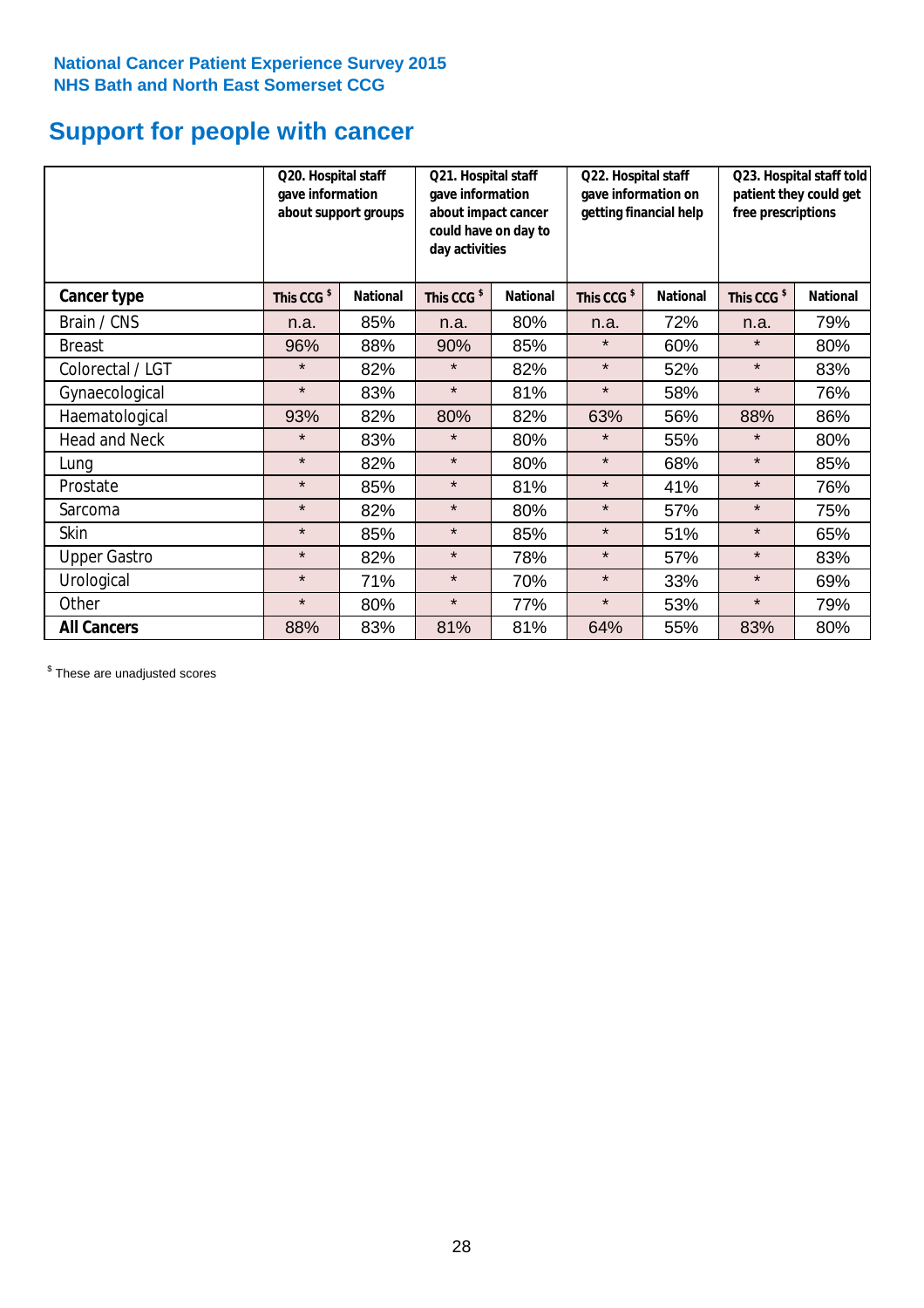# **Operations**

|                      | Q26. Staff explained<br>how operation had<br>gone in<br>understandable way |                 |  |  |  |
|----------------------|----------------------------------------------------------------------------|-----------------|--|--|--|
| <b>Cancer type</b>   | This CCG <sup>\$</sup>                                                     | <b>National</b> |  |  |  |
| Brain / CNS          | n.a.                                                                       | 75%             |  |  |  |
| <b>Breast</b>        | 82%                                                                        | 77%             |  |  |  |
| Colorectal / LGT     | $\star$                                                                    | 81%             |  |  |  |
| Gynaecological       | $\star$                                                                    | 79%             |  |  |  |
| Haematological       | $\star$                                                                    | 75%             |  |  |  |
| <b>Head and Neck</b> | $\star$                                                                    | 77%             |  |  |  |
| Lung                 | $\star$                                                                    | 76%             |  |  |  |
| Prostate             | $\star$                                                                    | 76%             |  |  |  |
| Sarcoma              | $\star$                                                                    | 80%             |  |  |  |
| Skin                 | $\star$                                                                    | 84%             |  |  |  |
| <b>Upper Gastro</b>  | $\star$                                                                    | 81%             |  |  |  |
| Urological           | $\star$                                                                    | 74%             |  |  |  |
| Other                | $\star$                                                                    | 78%             |  |  |  |
| <b>All Cancers</b>   | 74%                                                                        | 78%             |  |  |  |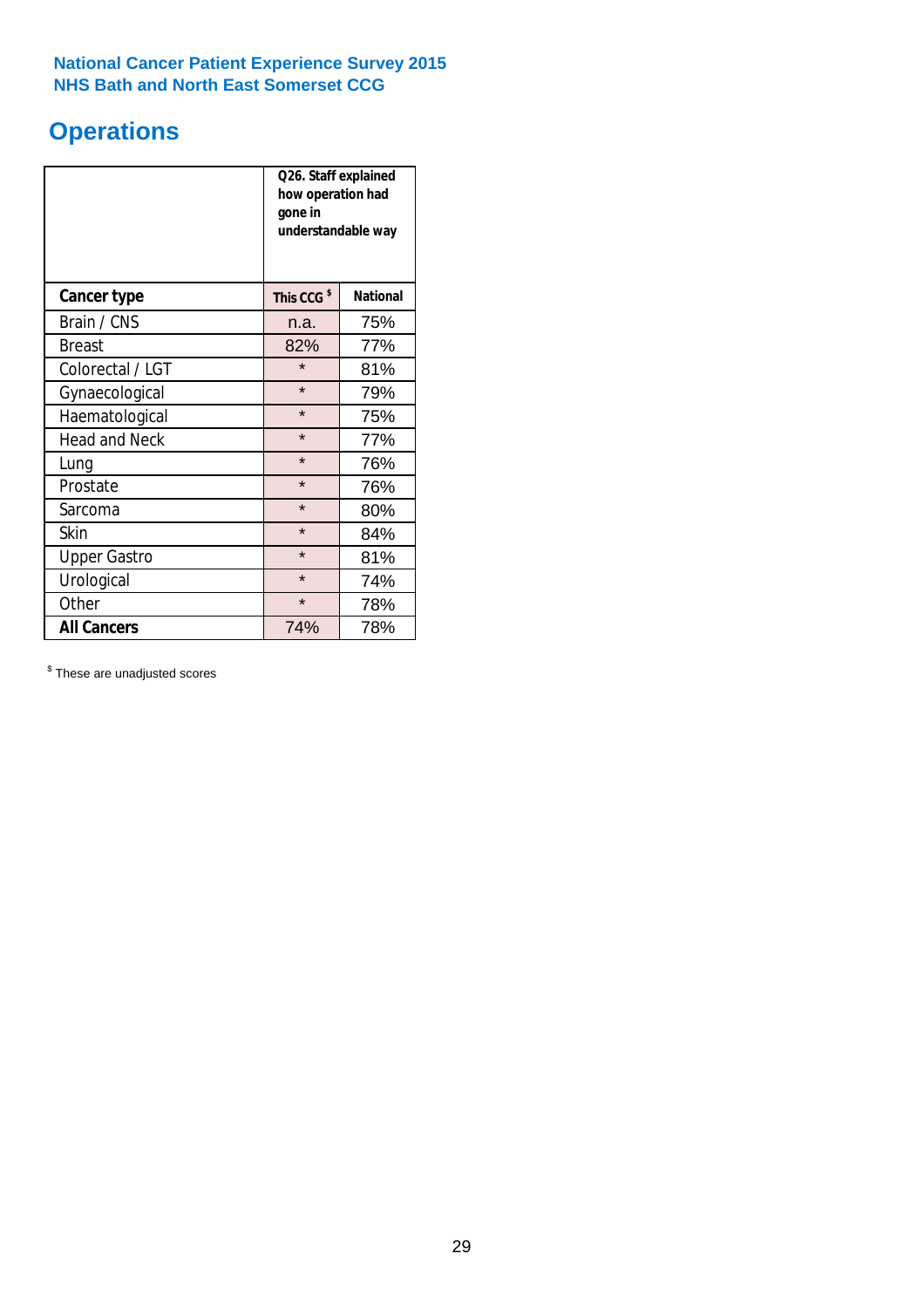# **Hospital care as an inpatient (Part 1 of 2)**

|                      | Q28. Groups of doctors<br>or nurses did not talk<br>in front of patient as if<br>they were not there |                 | Q29. Patient had<br>confidence and trust in<br>all doctors treating<br>them |                 | Q30. Patient's family<br>or someone close<br>definitely had<br>opportunity to talk to<br>doctor |                 | Q31. Patient had<br>confidence and trust in I<br>all ward nurses |                 |
|----------------------|------------------------------------------------------------------------------------------------------|-----------------|-----------------------------------------------------------------------------|-----------------|-------------------------------------------------------------------------------------------------|-----------------|------------------------------------------------------------------|-----------------|
| Cancer type          | This CCG <sup>\$</sup>                                                                               | <b>National</b> | This CCG <sup>\$</sup>                                                      | <b>National</b> | This CCG <sup>\$</sup>                                                                          | <b>National</b> | This CCG <sup>\$</sup>                                           | <b>National</b> |
| Brain / CNS          | n.a.                                                                                                 | 68%             | n.a.                                                                        | 78%             | n.a.                                                                                            | 65%             | n.a.                                                             | 67%             |
| <b>Breast</b>        | $\star$                                                                                              | 89%             | $\star$                                                                     | 86%             | $\star$                                                                                         | 73%             | $\star$                                                          | 74%             |
| Colorectal / LGT     | $\star$                                                                                              | 75%             | $\star$                                                                     | 85%             | $\star$                                                                                         | 72%             | $\star$                                                          | 68%             |
| Gynaecological       | $\star$                                                                                              | 84%             | $\star$                                                                     | 86%             | $\star$                                                                                         | 71%             | $\star$                                                          | 69%             |
| Haematological       | 74%                                                                                                  | 80%             | 64%                                                                         | 81%             | 73%                                                                                             | 75%             | 57%                                                              | 73%             |
| <b>Head and Neck</b> | $\star$                                                                                              | 79%             | $\star$                                                                     | 85%             | $\star$                                                                                         | 73%             | $\star$                                                          | 72%             |
| Lung                 | $\star$                                                                                              | 75%             | $\star$                                                                     | 82%             | $\star$                                                                                         | 71%             | $\star$                                                          | 73%             |
| Prostate             | $\star$                                                                                              | 84%             | $\star$                                                                     | 87%             | $\star$                                                                                         | 72%             | $\star$                                                          | 75%             |
| Sarcoma              | $\star$                                                                                              | 82%             | $\star$                                                                     | 85%             | $\star$                                                                                         | 75%             | $\star$                                                          | 70%             |
| Skin                 | $\star$                                                                                              | 85%             | $\star$                                                                     | 90%             | $\star$                                                                                         | 79%             | $\star$                                                          | 84%             |
| <b>Upper Gastro</b>  | $\star$                                                                                              | 75%             | $\star$                                                                     | 83%             | $\star$                                                                                         | 72%             | $\star$                                                          | 70%             |
| Urological           | $\star$                                                                                              | 80%             | $\star$                                                                     | 84%             | $\star$                                                                                         | 67%             | $\star$                                                          | 75%             |
| Other                | $\star$                                                                                              | 79%             | $\star$                                                                     | 79%             | $\star$                                                                                         | 70%             | $\star$                                                          | 69%             |
| <b>All Cancers</b>   | 83%                                                                                                  | 81%             | 86%                                                                         | 84%             | 71%                                                                                             | 72%             | 68%                                                              | 72%             |

|                      | Q32. Always / nearly<br>always enough nurses<br>on duty |                 | Q33. All staff asked<br>patient what name<br>they preferred to be<br>called by |                 | Q34. Always given<br>enough privacy when<br>discussing condition or<br>treatment |                 | Q35. Patient was able<br>to discuss worries or<br>fears with staff during<br>visit |                 |
|----------------------|---------------------------------------------------------|-----------------|--------------------------------------------------------------------------------|-----------------|----------------------------------------------------------------------------------|-----------------|------------------------------------------------------------------------------------|-----------------|
| <b>Cancer type</b>   | This CCG <sup>\$</sup>                                  | <b>National</b> | This CCG <sup>\$</sup>                                                         | <b>National</b> | This CCG <sup>\$</sup>                                                           | <b>National</b> | This CCG <sup>\$</sup>                                                             | <b>National</b> |
| Brain / CNS          | n.a.                                                    | 64%             | n.a.                                                                           | 69%             | n.a.                                                                             | 80%             | n.a.                                                                               | 44%             |
| <b>Breast</b>        | $\star$                                                 | 69%             | $\star$                                                                        | 60%             | $\star$                                                                          | 86%             | $\star$                                                                            | 53%             |
| Colorectal / LGT     | $\star$                                                 | 61%             | $\star$                                                                        | 70%             | $\star$                                                                          | 84%             | $\star$                                                                            | 54%             |
| Gynaecological       | $\star$                                                 | 65%             | $\star$                                                                        | 63%             | $\star$                                                                          | 82%             | $\star$                                                                            | 50%             |
| Haematological       | 46%                                                     | 63%             | 54%                                                                            | 67%             | 68%                                                                              | 86%             | $\star$                                                                            | 55%             |
| <b>Head and Neck</b> | $\star$                                                 | 67%             | $\star$                                                                        | 66%             | $\star$                                                                          | 85%             | $\star$                                                                            | 50%             |
| Lung                 | $\star$                                                 | 68%             | $\star$                                                                        | 71%             | $\star$                                                                          | 84%             | $\star$                                                                            | 49%             |
| Prostate             | $\star$                                                 | 71%             | $\star$                                                                        | 67%             | $\star$                                                                          | 87%             | $\star$                                                                            | 52%             |
| Sarcoma              | $\star$                                                 | 68%             | $\star$                                                                        | 71%             | $\star$                                                                          | 87%             | $\star$                                                                            | 52%             |
| Skin                 | $\star$                                                 | 81%             | $\star$                                                                        | 67%             | $\star$                                                                          | 89%             | $\star$                                                                            | 61%             |
| <b>Upper Gastro</b>  | $\star$                                                 | 62%             | $\star$                                                                        | 75%             | $\star$                                                                          | 83%             | $\star$                                                                            | 53%             |
| Urological           | $\star$                                                 | 68%             | $\star$                                                                        | 71%             | $\star$                                                                          | 84%             | $\star$                                                                            | 46%             |
| Other                | $\star$                                                 | 62%             | $\star$                                                                        | 66%             | $\star$                                                                          | 82%             | $\star$                                                                            | 48%             |
| <b>All Cancers</b>   | 64%                                                     | 66%             | 63%                                                                            | 67%             | 79%                                                                              | 85%             | 50%                                                                                | 52%             |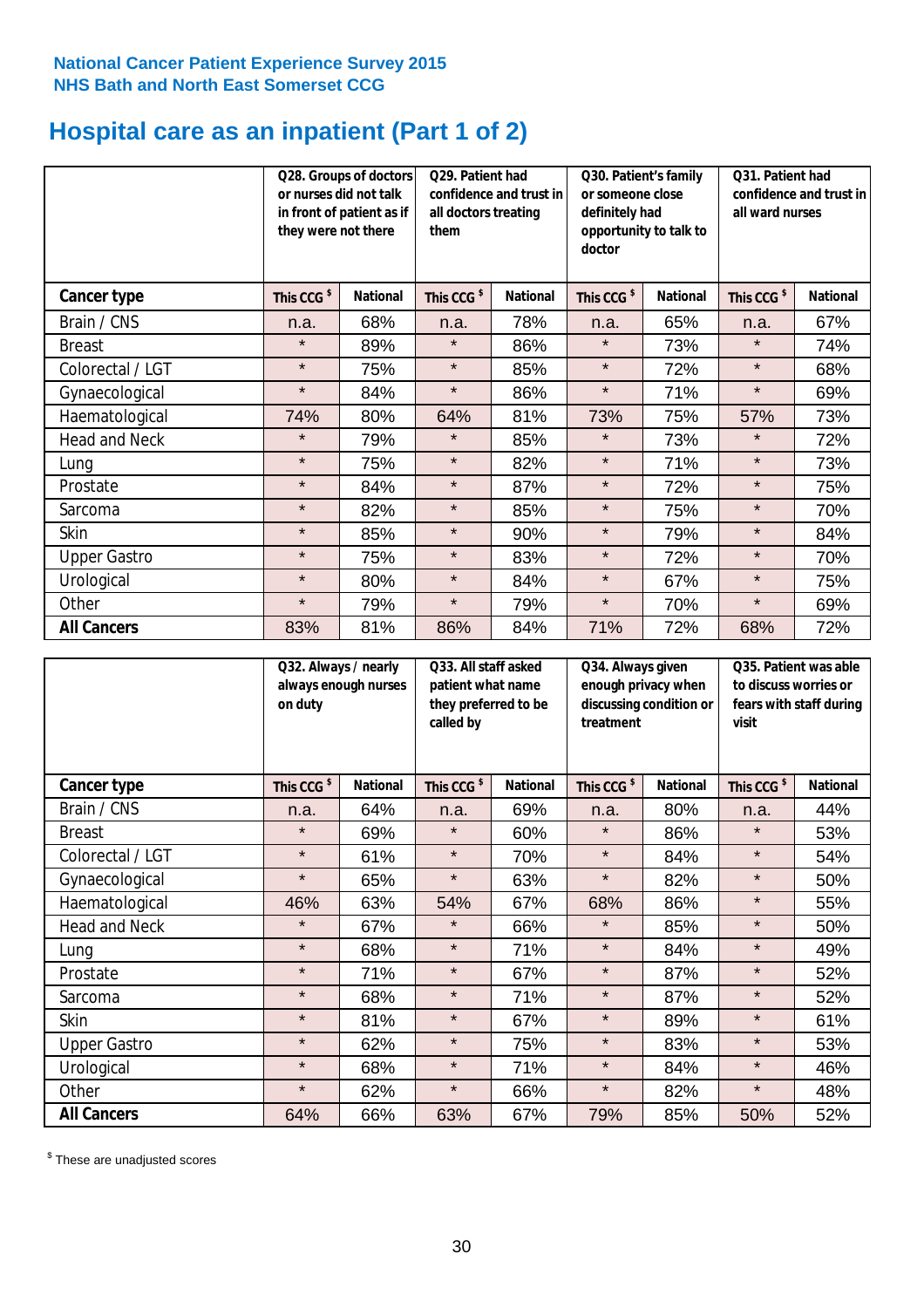# **Hospital care as an inpatient (Part 2 of 2)**

|                      | Q36. Hospital staff<br>definitely did<br>everything to help<br>control pain |                 | Q37. Always treated<br>with respect and<br>dignity by staff |                 | Q38. Given clear<br>written information<br>about what should /<br>should not do post<br>discharge |                 | Q39. Staff told patient<br>who to contact if<br>worried post discharge |                 |
|----------------------|-----------------------------------------------------------------------------|-----------------|-------------------------------------------------------------|-----------------|---------------------------------------------------------------------------------------------------|-----------------|------------------------------------------------------------------------|-----------------|
| Cancer type          | This CCG <sup>\$</sup>                                                      | <b>National</b> | This CCG <sup>\$</sup>                                      | <b>National</b> | This CCG <sup>\$</sup>                                                                            | <b>National</b> | This CCG <sup>\$</sup>                                                 | <b>National</b> |
| Brain / CNS          | n.a.                                                                        | 82%             | n.a.                                                        | 84%             | n.a.                                                                                              | 79%             | n.a.                                                                   | 91%             |
| <b>Breast</b>        | $\star$                                                                     | 86%             | $\star$                                                     | 88%             | $\star$                                                                                           | 90%             | $\star$                                                                | 95%             |
| Colorectal / LGT     | $\star$                                                                     | 84%             | $\star$                                                     | 86%             | $\star$                                                                                           | 83%             | $\star$                                                                | 94%             |
| Gynaecological       | $\star$                                                                     | 83%             | $\star$                                                     | 85%             | $\star$                                                                                           | 86%             | $\star$                                                                | 93%             |
| Haematological       | $\star$                                                                     | 84%             | 82%                                                         | 89%             | 82%                                                                                               | 79%             | 93%                                                                    | 95%             |
| <b>Head and Neck</b> | $\star$                                                                     | 84%             | $\star$                                                     | 88%             | $\star$                                                                                           | 86%             | $\star$                                                                | 92%             |
| Lung                 | $\star$                                                                     | 83%             | $\star$                                                     | 87%             | $\star$                                                                                           | 81%             | $\star$                                                                | 92%             |
| Prostate             | $\star$                                                                     | 85%             | $\star$                                                     | 91%             | $\star$                                                                                           | 87%             | $\star$                                                                | 94%             |
| Sarcoma              | $\star$                                                                     | 86%             | $\star$                                                     | 91%             | $\star$                                                                                           | 83%             | $\star$                                                                | 94%             |
| Skin                 | $\star$                                                                     | 88%             | $\star$                                                     | 93%             | $\star$                                                                                           | 91%             | $\star$                                                                | 97%             |
| <b>Upper Gastro</b>  | $\star$                                                                     | 83%             | $\star$                                                     | 86%             | $\star$                                                                                           | 79%             | $\star$                                                                | 93%             |
| Urological           | $\star$                                                                     | 80%             | $\star$                                                     | 88%             | $\star$                                                                                           | 83%             | $\star$                                                                | 90%             |
| Other                | $\star$                                                                     | 82%             | $\star$                                                     | 85%             | $\star$                                                                                           | 80%             | $\star$                                                                | 92%             |
| <b>All Cancers</b>   | 85%                                                                         | 84%             | 86%                                                         | 87%             | 86%                                                                                               | 84%             | 95%                                                                    | 94%             |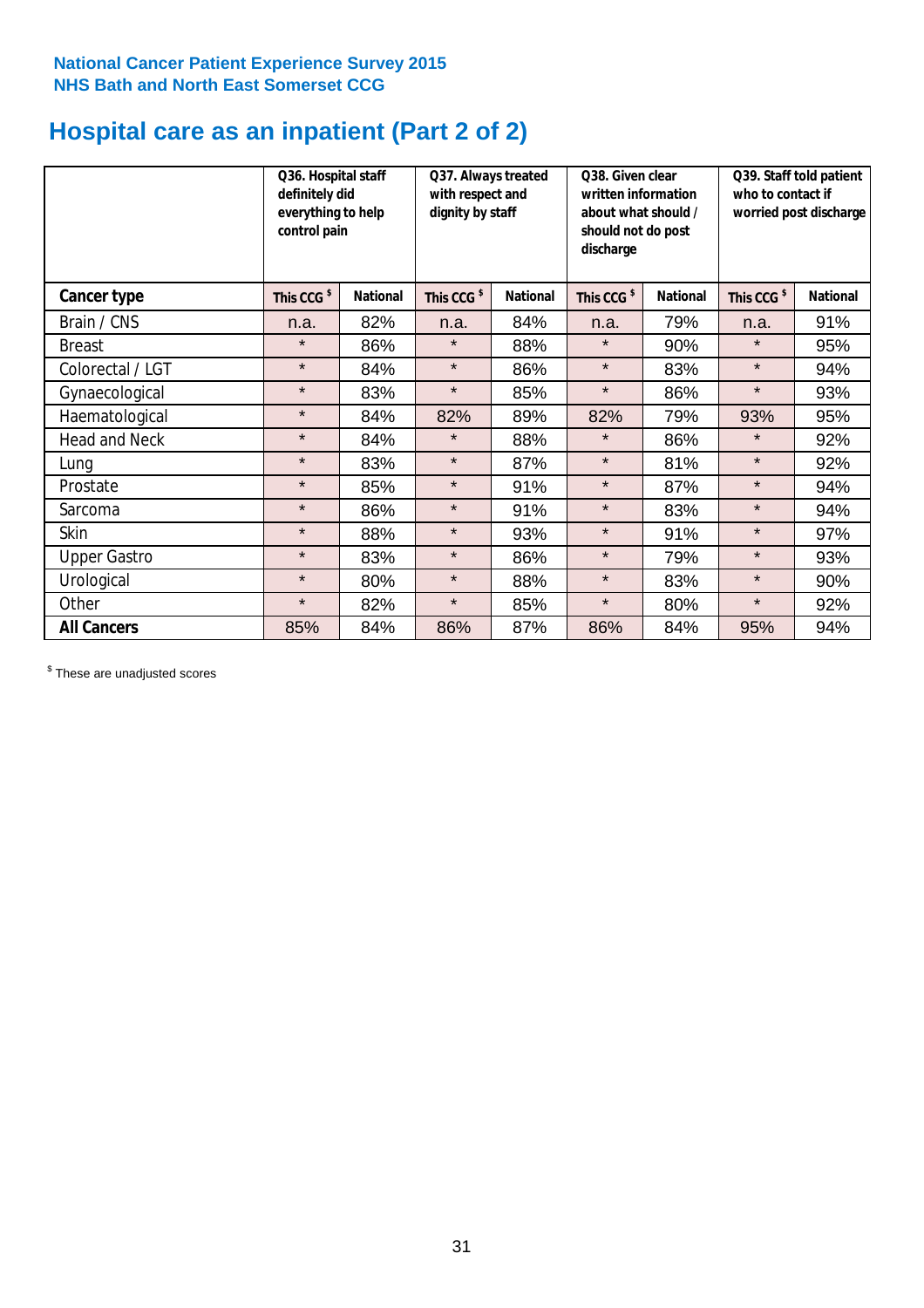# **Hospital care as a day patient / outpatient**

|                      | Q41. Patient was able<br>to discuss worries or<br>fears with staff during<br>visit | Q42. Doctor had the<br>right notes and other<br>documentation with<br>them |                        | Q44. Beforehand<br>patient had all<br>information needed<br>about radiotherapy<br>treatment |                        | Q45. Patient given<br>understandable<br>information about<br>whether radiotherapy<br>was working |                        |                 |
|----------------------|------------------------------------------------------------------------------------|----------------------------------------------------------------------------|------------------------|---------------------------------------------------------------------------------------------|------------------------|--------------------------------------------------------------------------------------------------|------------------------|-----------------|
| Cancer type          | This CCG <sup>\$</sup>                                                             | <b>National</b>                                                            | This CCG <sup>\$</sup> | <b>National</b>                                                                             | This CCG <sup>\$</sup> | <b>National</b>                                                                                  | This CCG <sup>\$</sup> | <b>National</b> |
| Brain / CNS          | n.a.                                                                               | 65%                                                                        | n.a.                   | 94%                                                                                         | n.a.                   | 85%                                                                                              | n.a.                   | 52%             |
| <b>Breast</b>        | 65%                                                                                | 70%                                                                        | 92%                    | 95%                                                                                         | $\star$                | 87%                                                                                              | $\star$                | 60%             |
| Colorectal / LGT     | $\star$                                                                            | 73%                                                                        | $\star$                | 95%                                                                                         | $\star$                | 85%                                                                                              | $\star$                | 55%             |
| Gynaecological       | $\star$                                                                            | 70%                                                                        | $\star$                | 96%                                                                                         | $\star$                | 85%                                                                                              | $\star$                | 64%             |
| Haematological       | 70%                                                                                | 74%                                                                        | 96%                    | 97%                                                                                         | $\star$                | 82%                                                                                              | $\star$                | 64%             |
| <b>Head and Neck</b> | $\star$                                                                            | 69%                                                                        | $\star$                | 95%                                                                                         | $\star$                | 86%                                                                                              | $\star$                | 60%             |
| Lung                 | $\star$                                                                            | 69%                                                                        | $\star$                | 96%                                                                                         | $\star$                | 86%                                                                                              | $\star$                | 59%             |
| Prostate             | $\star$                                                                            | 69%                                                                        | $\star$                | 95%                                                                                         | $\star$                | 88%                                                                                              | $\star$                | 61%             |
| Sarcoma              | $\star$                                                                            | 68%                                                                        | $\star$                | 97%                                                                                         | $\star$                | 88%                                                                                              | $\star$                | 63%             |
| Skin                 | $\star$                                                                            | 73%                                                                        | $\star$                | 96%                                                                                         | n.a.                   | 81%                                                                                              | n.a.                   | 63%             |
| <b>Upper Gastro</b>  | $\star$                                                                            | 68%                                                                        | $\star$                | 95%                                                                                         | n.a.                   | 85%                                                                                              | n.a.                   | 57%             |
| Urological           | $\star$                                                                            | 65%                                                                        | $\star$                | 95%                                                                                         | $\star$                | 81%                                                                                              | $\star$                | 53%             |
| Other                | $\star$                                                                            | 67%                                                                        | $\star$                | 95%                                                                                         | $\star$                | 83%                                                                                              | $\star$                | 59%             |
| <b>All Cancers</b>   | 72%                                                                                | 70%                                                                        | 96%                    | 96%                                                                                         | 90%                    | 86%                                                                                              | 52%                    | 60%             |

|                      | Q47. Beforehand<br>patient had all<br>information needed<br>about chemotherapy<br>treatment |                 | Q48. Patient given<br>understandable<br>information about<br>whether<br>chemotherapy was<br>working |                 |  |
|----------------------|---------------------------------------------------------------------------------------------|-----------------|-----------------------------------------------------------------------------------------------------|-----------------|--|
| <b>Cancer type</b>   | This CCG <sup>\$</sup>                                                                      | <b>National</b> | This CCG <sup>\$</sup>                                                                              | <b>National</b> |  |
| Brain / CNS          | n.a.                                                                                        | 82%             | n.a.                                                                                                | 57%             |  |
| <b>Breast</b>        | $\star$                                                                                     | 83%             | $\star$                                                                                             | 62%             |  |
| Colorectal / LGT     | $\star$                                                                                     | 86%             | $\star$                                                                                             | 65%             |  |
| Gynaecological       | $\star$                                                                                     | 86%             | $\star$                                                                                             | 68%             |  |
| Haematological       | 82%                                                                                         | 85%             | 76%                                                                                                 | 75%             |  |
| <b>Head and Neck</b> | $\star$                                                                                     | 80%             | $\star$                                                                                             | 52%             |  |
| Lung                 | $\star$                                                                                     | 85%             | $\star$                                                                                             | 68%             |  |
| Prostate             | $\star$                                                                                     | 83%             | $\star$                                                                                             | 69%             |  |
| Sarcoma              | $\star$                                                                                     | 82%             | $\star$                                                                                             | 70%             |  |
| Skin                 | n.a.                                                                                        | 92%             | n.a.                                                                                                | 80%             |  |
| <b>Upper Gastro</b>  | $\star$                                                                                     | 83%             | $\star$                                                                                             | 64%             |  |
| Urological           | $\star$                                                                                     | 83%             | $\star$                                                                                             | 66%             |  |
| Other                | $\star$                                                                                     | 85%             | $\star$                                                                                             | 70%             |  |
| <b>All Cancers</b>   | 87%                                                                                         | 84%             | 73%                                                                                                 | 68%             |  |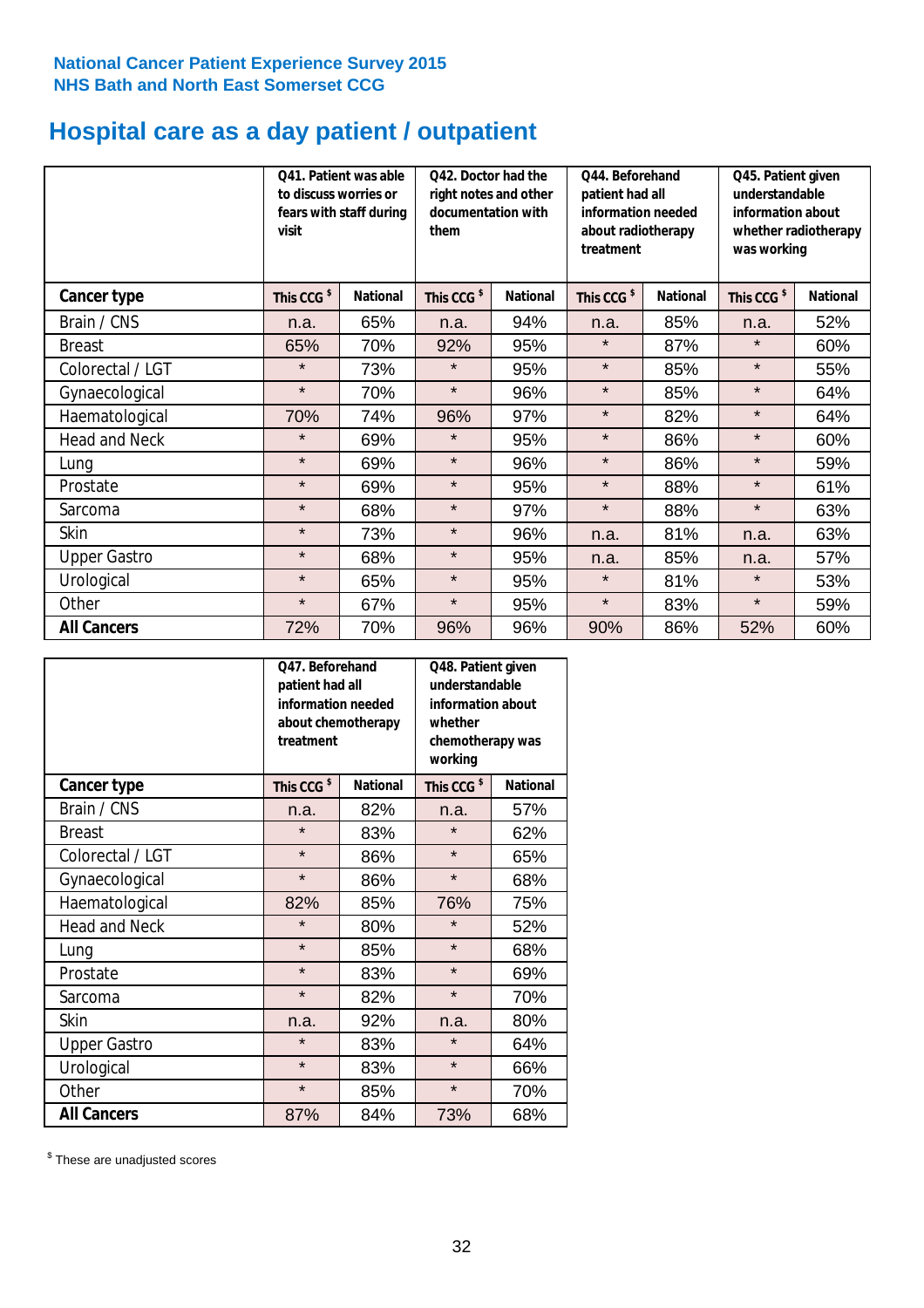# **Home care and support**

|                      | Q49. Hospital staff<br>Q50. Patient definitely<br>given enough support<br>gave family or<br>from health or social<br>someone close all the<br>information needed to<br>services during<br>treatment<br>help with care at home |                 | Q51. Patient definitely<br>given enough support<br>from health or social<br>services after<br>treatment |                 |                        |                 |
|----------------------|-------------------------------------------------------------------------------------------------------------------------------------------------------------------------------------------------------------------------------|-----------------|---------------------------------------------------------------------------------------------------------|-----------------|------------------------|-----------------|
| <b>Cancer type</b>   | This CCG <sup>\$</sup>                                                                                                                                                                                                        | <b>National</b> | This CCG <sup>\$</sup>                                                                                  | <b>National</b> | This CCG <sup>\$</sup> | <b>National</b> |
| Brain / CNS          | n.a.                                                                                                                                                                                                                          | 56%             | n.a.                                                                                                    | 44%             | n.a.                   | 44%             |
| <b>Breast</b>        | 48%                                                                                                                                                                                                                           | 57%             | $\star$                                                                                                 | 54%             | $\star$                | 40%             |
| Colorectal / LGT     | $\star$                                                                                                                                                                                                                       | 60%             | $\star$                                                                                                 | 62%             | $\star$                | 52%             |
| Gynaecological       | $\star$                                                                                                                                                                                                                       | 56%             | $\star$                                                                                                 | 52%             | n.a.                   | 42%             |
| Haematological       | 59%                                                                                                                                                                                                                           | 60%             | 53%                                                                                                     | 52%             | $\star$                | 43%             |
| <b>Head and Neck</b> | $\star$                                                                                                                                                                                                                       | 59%             | $\star$                                                                                                 | 53%             | $\star$                | 50%             |
| Lung                 | $\star$                                                                                                                                                                                                                       | 57%             | $\star$                                                                                                 | 52%             | $\star$                | 42%             |
| Prostate             | $\star$                                                                                                                                                                                                                       | 55%             | $\star$                                                                                                 | 47%             | $\star$                | 43%             |
| Sarcoma              | $\star$                                                                                                                                                                                                                       | 59%             | $\star$                                                                                                 | 58%             | $\star$                | 53%             |
| Skin                 | $\star$                                                                                                                                                                                                                       | 67%             | $\star$                                                                                                 | 58%             | $\star$                | 61%             |
| <b>Upper Gastro</b>  | $\star$                                                                                                                                                                                                                       | 59%             | $\star$                                                                                                 | 54%             | $\star$                | 45%             |
| Urological           | $\star$                                                                                                                                                                                                                       | 55%             | $\star$                                                                                                 | 47%             | $\star$                | 44%             |
| Other                | $\star$                                                                                                                                                                                                                       | 54%             | $\star$                                                                                                 | 55%             | $\star$                | 48%             |
| <b>All Cancers</b>   | 57%                                                                                                                                                                                                                           | 58%             | 57%                                                                                                     | 54%             | 38%                    | 45%             |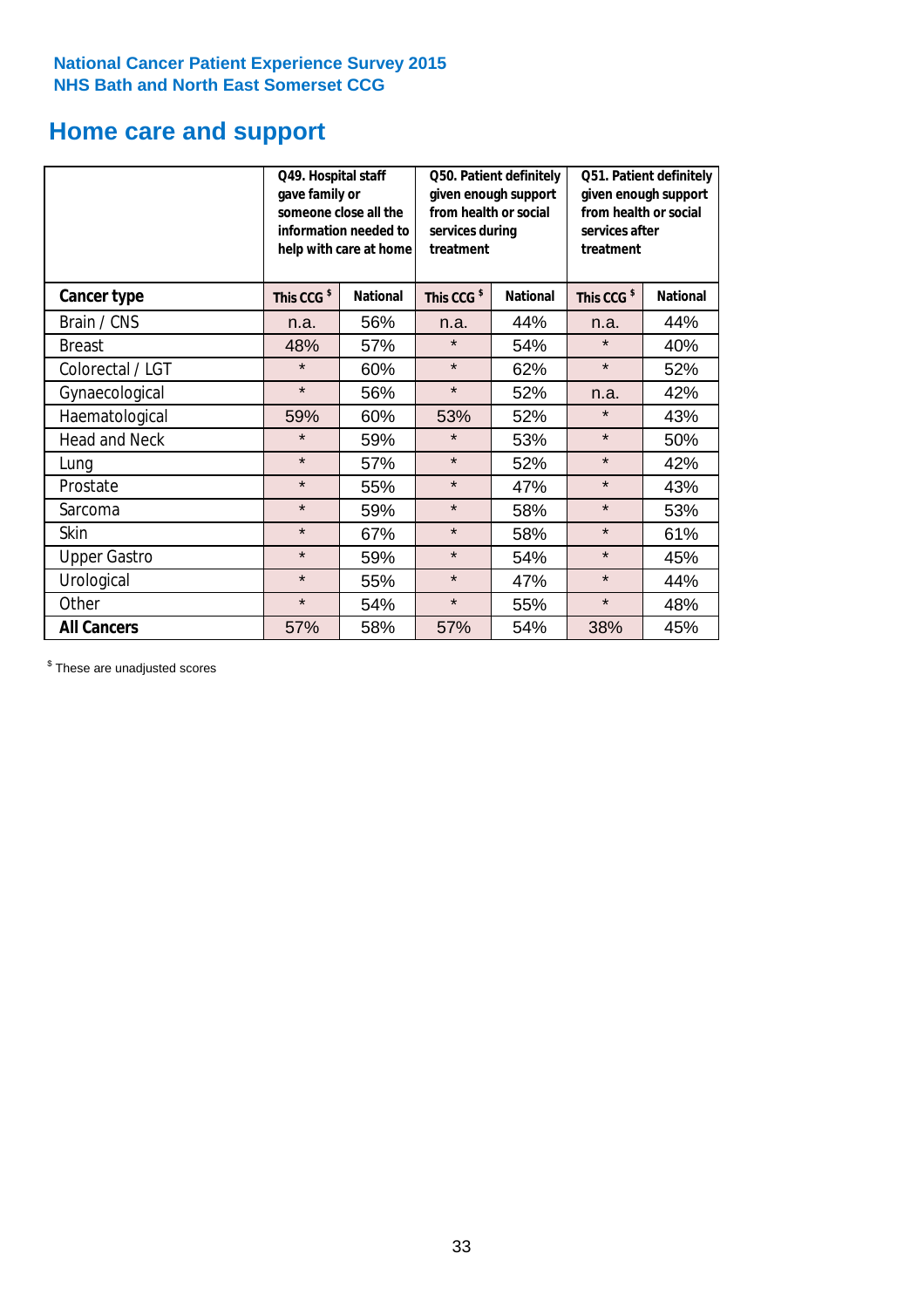# **Care from your general practice**

|                      | information about<br>treatment | Q52. GP given enough<br>patient's condition and | O53. Practice staff<br>definitely did<br>everything they could<br>to support patient |                 |  |
|----------------------|--------------------------------|-------------------------------------------------|--------------------------------------------------------------------------------------|-----------------|--|
| <b>Cancer type</b>   | This CCG <sup>\$</sup>         | <b>National</b>                                 | This CCG <sup>\$</sup>                                                               | <b>National</b> |  |
| Brain / CNS          | n.a.                           | 94%                                             | n.a.                                                                                 | 59%             |  |
| <b>Breast</b>        | 96%                            | 96%                                             | $\star$                                                                              | 63%             |  |
| Colorectal / LGT     | 95%                            | 95%                                             | $\star$                                                                              | 63%             |  |
| Gynaecological       | $\star$                        | 95%                                             | $\star$                                                                              | 59%             |  |
| Haematological       | 100%                           | 96%                                             | 73%                                                                                  | 61%             |  |
| <b>Head and Neck</b> | $\star$                        | 93%                                             | $\star$                                                                              | 60%             |  |
| Lung                 | $\star$                        | 95%                                             | $\star$                                                                              | 62%             |  |
| Prostate             | $\star$                        | 95%                                             | $\star$                                                                              | 67%             |  |
| Sarcoma              | $\star$                        | 97%                                             | $\star$                                                                              | 65%             |  |
| Skin                 | $\star$                        | 97%                                             | $\star$                                                                              | 71%             |  |
| <b>Upper Gastro</b>  | $\star$                        | 94%                                             | $\star$                                                                              | 62%             |  |
| Urological           | $\star$                        | 95%                                             | $\star$                                                                              | 64%             |  |
| Other                | $\star$                        | 95%                                             | $\star$                                                                              | 61%             |  |
| <b>All Cancers</b>   | 97%                            | 95%                                             | 71%                                                                                  | 63%             |  |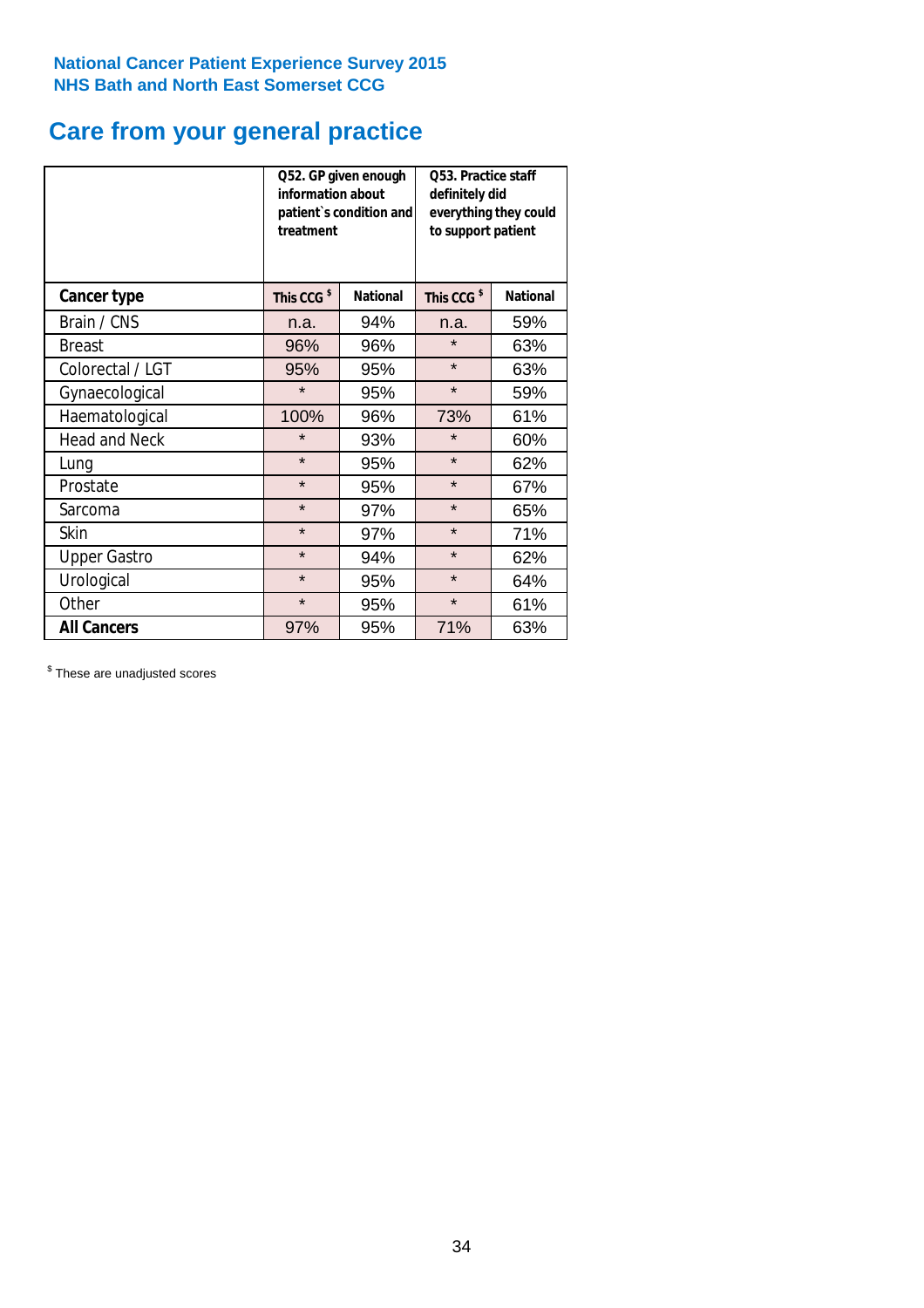# **Your overall NHS care**

|                      | Q54. Hospital and<br>community staff<br>always worked well<br>together |                 | Q55. Patient given a<br>care plan |                 | Q56. Overall the<br>administration of the<br>care was very good /<br>good |                 | Q57. Length of time for<br>attending clinics and<br>appointments was<br>right |                 |
|----------------------|------------------------------------------------------------------------|-----------------|-----------------------------------|-----------------|---------------------------------------------------------------------------|-----------------|-------------------------------------------------------------------------------|-----------------|
| Cancer type          | This CCG <sup>\$</sup>                                                 | <b>National</b> | This CCG <sup>\$</sup>            | <b>National</b> | This CCG <sup>\$</sup>                                                    | <b>National</b> | This CCG <sup>\$</sup>                                                        | <b>National</b> |
| Brain / CNS          | n.a.                                                                   | 45%             | n.a.                              | 29%             | n.a.                                                                      | 84%             | n.a.                                                                          | 60%             |
| <b>Breast</b>        | 68%                                                                    | 60%             | 13%                               | 35%             | 89%                                                                       | 90%             | 56%                                                                           | 64%             |
| Colorectal / LGT     | $\star$                                                                | 60%             | $\star$                           | 36%             | 83%                                                                       | 88%             | 64%                                                                           | 68%             |
| Gynaecological       | $\star$                                                                | 58%             | $\star$                           | 29%             | $\star$                                                                   | 89%             | $\star$                                                                       | 66%             |
| Haematological       | 66%                                                                    | 63%             | 27%                               | 33%             | 92%                                                                       | 92%             | 56%                                                                           | 62%             |
| <b>Head and Neck</b> | $\star$                                                                | 58%             | $\star$                           | 34%             | $\star$                                                                   | 89%             | $\star$                                                                       | 65%             |
| Lung                 | $\star$                                                                | 63%             | $\star$                           | 32%             | $\star$                                                                   | 89%             | $\star$                                                                       | 70%             |
| Prostate             | $\star$                                                                | 63%             | $\star$                           | 36%             | $\star$                                                                   | 87%             | $\star$                                                                       | 71%             |
| Sarcoma              | $\star$                                                                | 60%             | $\star$                           | 31%             | $\star$                                                                   | 90%             | $\star$                                                                       | 63%             |
| Skin                 | $\star$                                                                | 69%             | $\star$                           | 39%             | $\star$                                                                   | 89%             | $\star$                                                                       | 73%             |
| <b>Upper Gastro</b>  | $\star$                                                                | 58%             | $\star$                           | 36%             | $\star$                                                                   | 88%             | $\star$                                                                       | 66%             |
| Urological           | $\star$                                                                | 62%             | $\star$                           | 26%             | $\star$                                                                   | 84%             | $\star$                                                                       | 73%             |
| Other                | $\star$                                                                | 56%             | $\star$                           | 29%             | $\star$                                                                   | 87%             | $\star$                                                                       | 61%             |
| <b>All Cancers</b>   | 66%                                                                    | 61%             | 27%                               | 33%             | 90%                                                                       | 89%             | 61%                                                                           | 66%             |

|                      | Q58. Taking part in<br>cancer research | discussed with patient | Q59. Patient's average<br>rating of care scored<br>from very poor to very<br>good |                 |  |
|----------------------|----------------------------------------|------------------------|-----------------------------------------------------------------------------------|-----------------|--|
| <b>Cancer type</b>   | This CCG <sup>\$</sup>                 | <b>National</b>        | This CCG <sup>\$</sup>                                                            | <b>National</b> |  |
| Brain / CNS          | n.a.                                   | 32%                    | n.a.                                                                              | 8.5             |  |
| <b>Breast</b>        | 18%                                    | 28%                    | 8.9                                                                               | 8.8             |  |
| Colorectal / LGT     | 18%                                    | 22%                    | 8.3                                                                               | 8.7             |  |
| Gynaecological       | $\star$                                | 27%                    | $\star$                                                                           | 8.7             |  |
| Haematological       | 31%                                    | 36%                    | 8.6                                                                               | 8.8             |  |
| <b>Head and Neck</b> | $\star$                                | 21%                    | $\star$                                                                           | 8.6             |  |
| Lung                 | $\star$                                | 34%                    | $\star$                                                                           | 8.6             |  |
| Prostate             | $\star$                                | 35%                    | $\star$                                                                           | 8.6             |  |
| Sarcoma              | $\star$                                | 29%                    | $\star$                                                                           | 8.7             |  |
| Skin                 | $\star$                                | 17%                    | $\star$                                                                           | 8.9             |  |
| <b>Upper Gastro</b>  | $\star$                                | 30%                    | $\star$                                                                           | 8.6             |  |
| Urological           | $\star$                                | 14%                    | $\star$                                                                           | 8.5             |  |
| Other                | $\star$                                | 31%                    | $\star$                                                                           | 8.6             |  |
| <b>All Cancers</b>   | 26%                                    | 28%                    | 8.7                                                                               | 8.7             |  |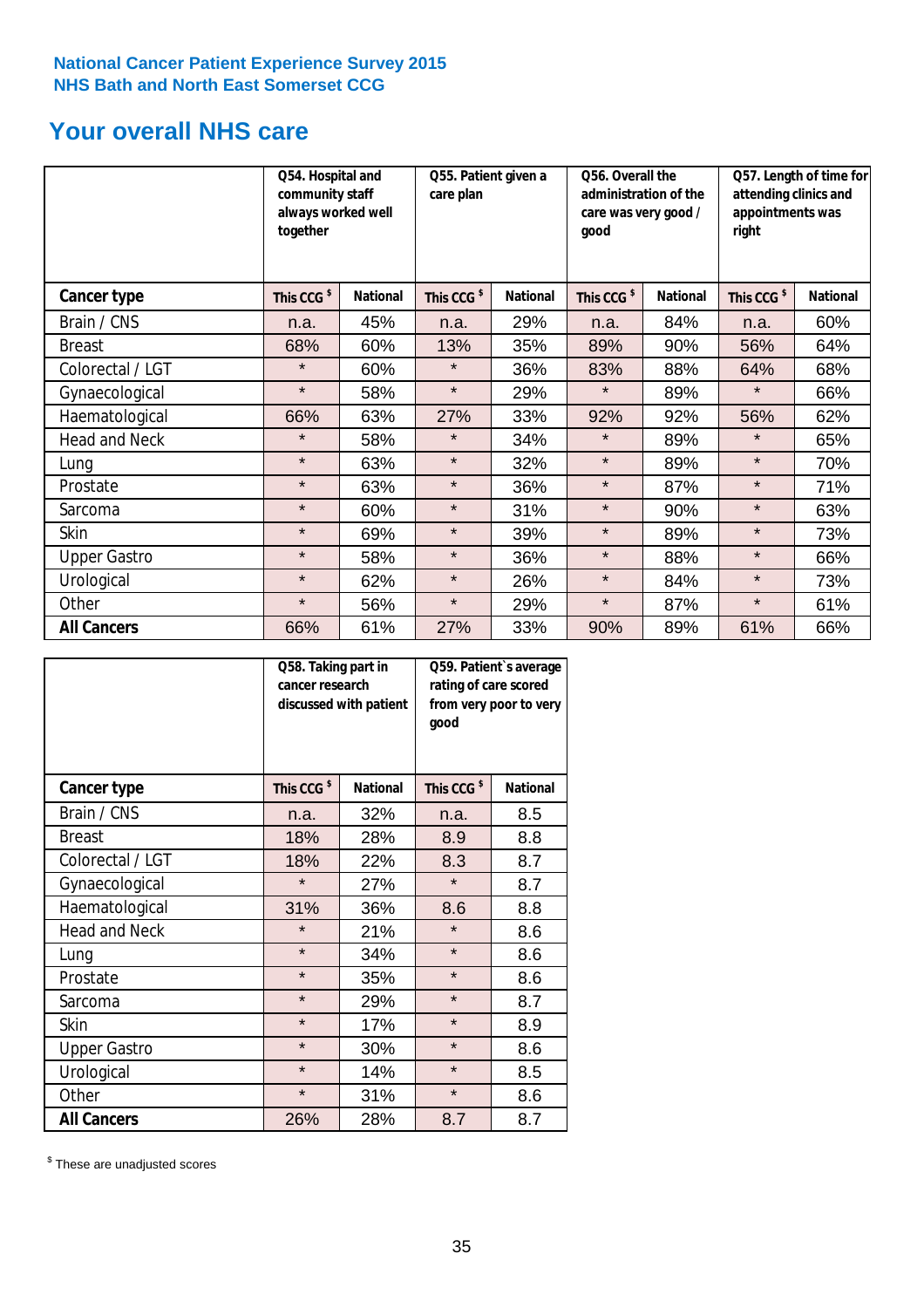## **Annex**

### **Methodology**

The sample for the survey included all adult (aged 16 and over) NHS patients, with a confirmed primary diagnosis of cancer, discharged from an NHS Trust after an inpatient episode or day case attendance for cancer related treatment in the months of April, May and June 2015.

The patients included in the sample had relevant cancer ICD10 codes (C00-99 excluding C44 and C84, and D05) in the first diagnosis field of their patient records, applied to their patient files by the relevant NHS Trust, and were alive at the point at which fieldwork commenced. Deceased checks were undertaken on up to three occasions during fieldwork, to ensure that questionnaires were not sent to patients who had died since their treatment.

Trust samples were checked rigorously for duplicates and patient lists were also de-duplicated nationally to ensure that patients did not receive multiple copies of questionnaires.

The fieldwork for the survey was undertaken between October 2015 and March 2016.

For the first time, the survey used a mixed mode methodology. Questionnaires were sent by post with two reminders where necesssary, but also included an option to complete online. A Freephone helpline was available for respondents to ask questions about the survey, to enable them to complete their questionnaires over the phone, and to provide access to a translation and interpreting facility for those whose first language was not English.

The Health Research Authority supported the survey by granting Section 251 approval.

### **Further information**

Further information on survey methodology, as well as all of the national and local reports and data, is available at www.ncpes.co.uk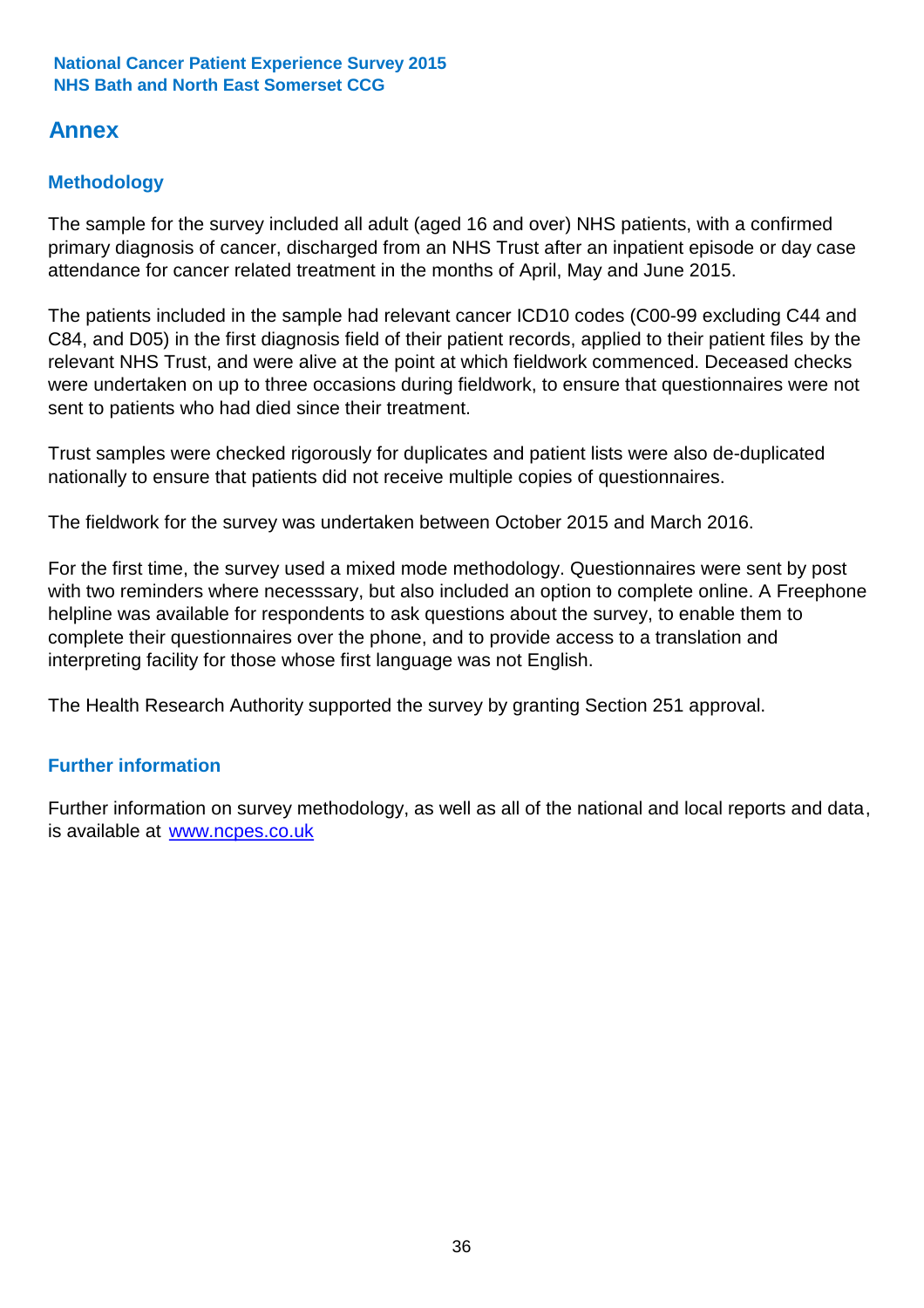### **Redevelopment of the 2015 survey**

A number of significant changes have been made to the National Cancer Patient Experience Survey in 2015:

- the length of the questionnaire has been reduced
- response options have been reviewed and changed to make them consistent throughout the survey
- some of the questions and / or answer options have been changed so that they are now in line with questions in other patient surveys (e.g. the Care Quality Commission national patient surveys), to improve comparability between them
- the topic areas within the questionnaire have been redesigned to capture the whole patient journey.

There are 50 questions in the questionnaire that relate directly to patient experience. Of these, 14 remain unchanged from previous years; and a further 21 have been slightly amended. We draw caution in directly comparing data from the 2015 survey to the findings of the previous CPES surveys, even for identical questions. Changes in the structure of the survey instrument (questionnaire) and also the administration of the survey (calendar period and length of time from sampling to field work start and completion) may influence nationwide averages, although these features will not greatly impact on relative comparisons (e.g. between patient groups or hospitals).

The other 15 questions are either new or substantially changed from previous years.

It is expected that there will be few, if any changes, to the questionnaire going forward so we will be able to compare the results year on year. Where changes are necessary they are expected to be for methodological reasons or to improve question reliability.

Another significant change in 2015 is that an online version of the questionnaire has been developed. The online version was developed to make the questionnaire more accessible for respondents. This may have an impact on the demographic characteristics of the respondents. This may be an improvement if previously underrepresented groups have responded. However, changes to the demographics of respondents may have implications on the overall results - and again, leads us to draw caution in directly comparing results with previous years.

### **Official Statistics**

The 2015 survey data has been published for the first time as Official Statistics. The 2015 survey data has been produced and published in line with the Code of Practice for Official Statistics.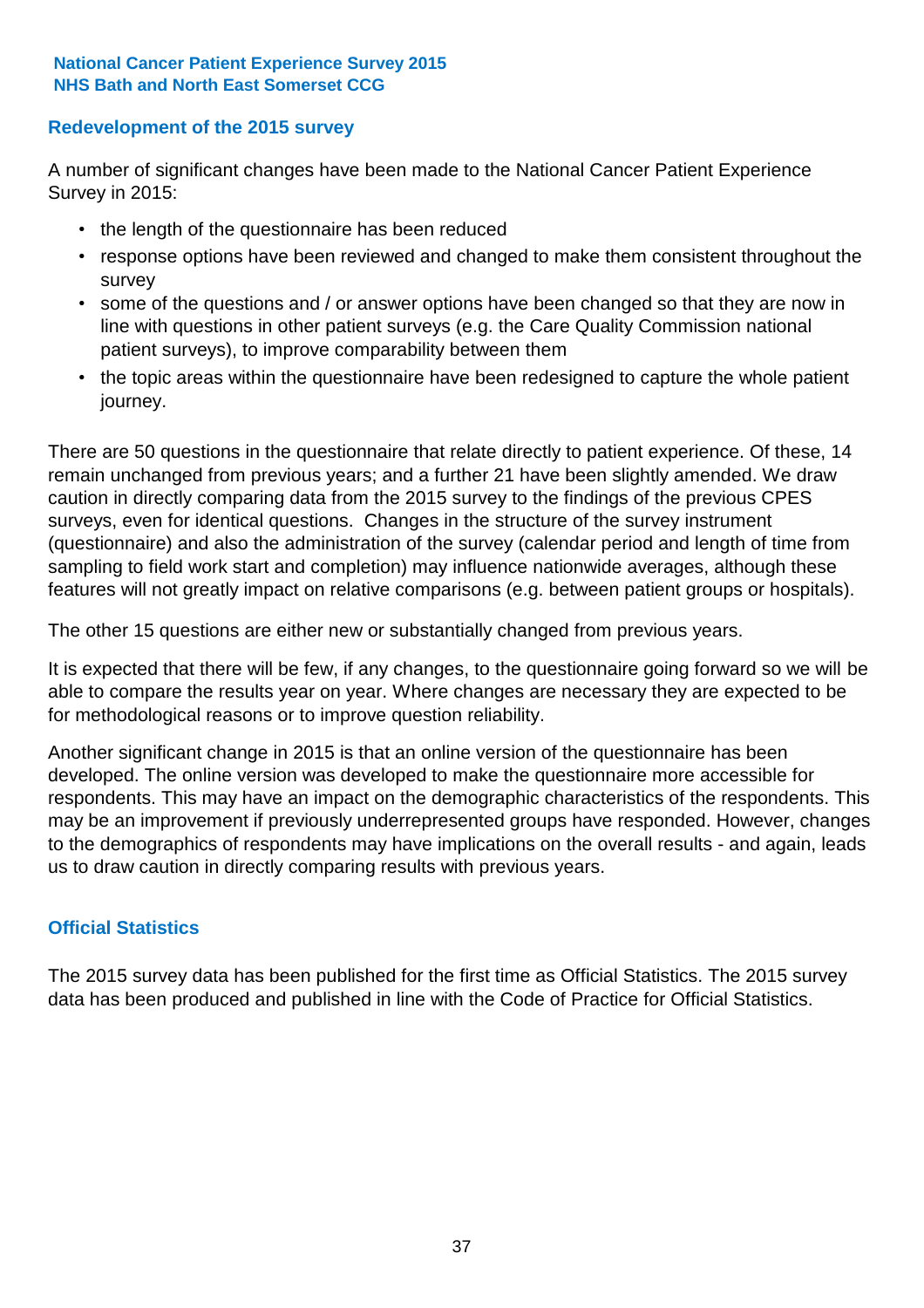### **Scoring methodologies**

49 of the 50 questions relating directly to patient experience have been summarised as the score of the percentage of patients who reported a positive experience. For example:

- question 6 asks: "Overall, how did you feel about the length of time you had to wait for your test to be done?". Responses have been recorded as positive only for those patients who selected the first option ("It was about right")
- question 11 asks: "When you were told you had cancer, were you given written information about the type of cancer you had?". Responses have been recorded as positive only for those patients who selected the first option ("Yes, and it was easy to understand").

Where options do not provide any information on positive/negative patient experience (e.g. "Don't know / can't remember"), they are excluded from the score.

The other question (question 59) asks respondents to rate their overall care on a scale of 0 to 10. Scores have been given as an average on this scale.

A copy of the 2015 questionnaire, marked up with all of these scoring conventions, is available at www.ncpes.co.uk

Further details on the scoring methodology can be found in the technical document for the survey, available at <u>www.ncpes.co.uk</u>

#### **Case-mix adjustment**

For the first time in 2015, case-mix adjusted findings are being presented alongside unadjusted results for CCGs. Case-mix adjustment allows us to account for the impact that differing patient populations might have on results. By using the case-mix adjusted estimates we can obtain a greater understanding of how a CCG is performing given their patient population.

The factors taken into account in this case-mix adjustment are gender, age, ethnic group, deprivation, and tumour group.

For further details on case-mix adjustment, please refer to the technical document for the survey, available at www.ncpes.co.uk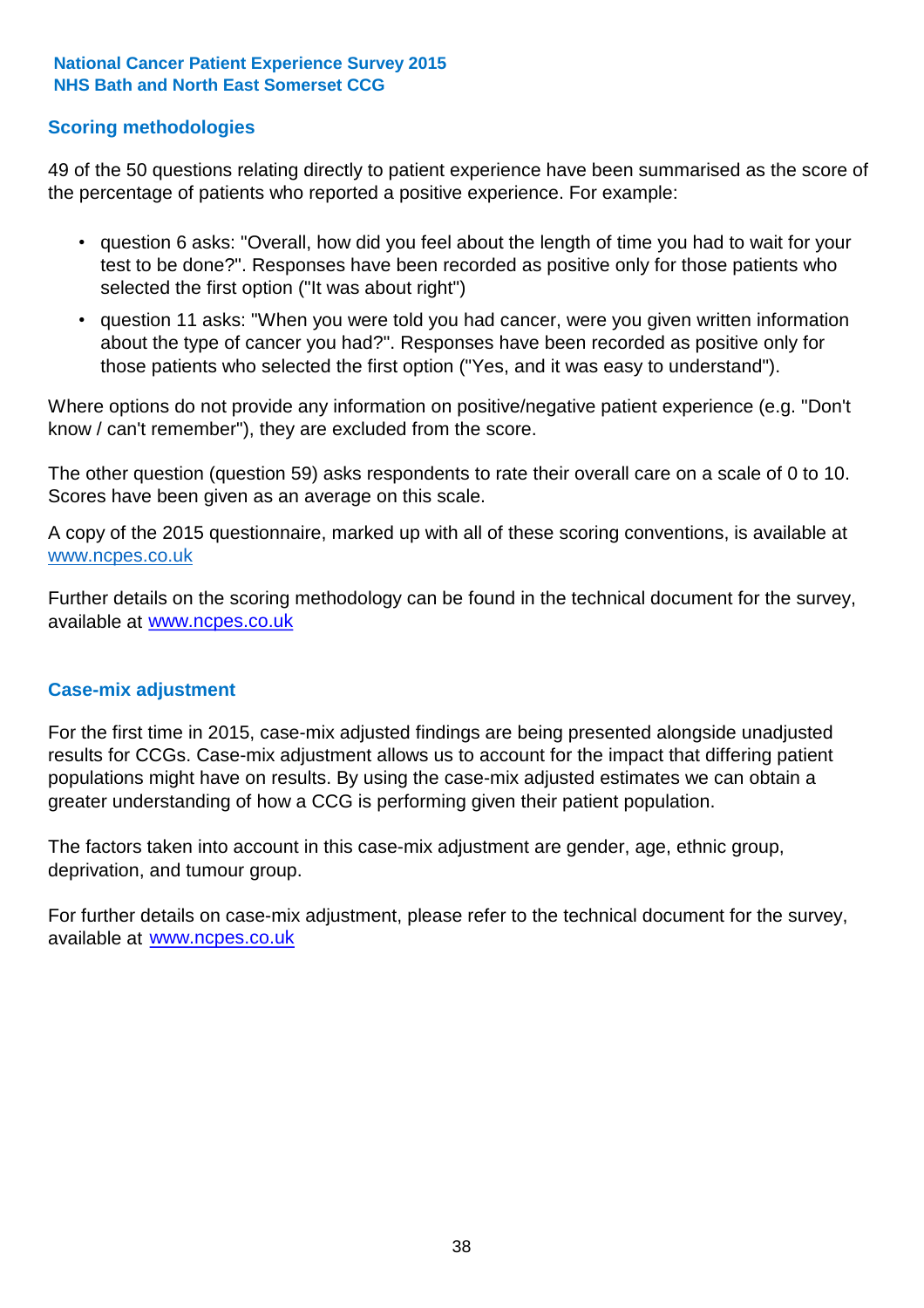### **Response Rates**

|                 | Sample<br><b>Size</b> | <b>Excluded</b> | Adjusted<br><b>Sample</b> | <b>Not</b><br><b>Returned Refused</b> | Blank / | Completed | Response<br>Rate |
|-----------------|-----------------------|-----------------|---------------------------|---------------------------------------|---------|-----------|------------------|
| <b>National</b> | 116,991               | 8.719           | 108,272                   | 33,168                                | 3.918   | 71,186    | 66%              |
| 11E             | <b>325</b>            | 26              | 299                       | 81                                    |         | 210       | 70%              |

#### **Respondents by tumour group**

The tables below show the numbers of patients from each tumour group and the age and gender distribution of these patients.

| <b>Tumour Group</b>  | Number of<br>respondents* |
|----------------------|---------------------------|
| Brain / CNS          | 1                         |
| <b>Breast</b>        | 28                        |
| Gynaecological       | 16                        |
| Colorectal / LGT     | 23                        |
| Lung                 | 12                        |
| <b>Skin</b>          | 11                        |
| Haematological       | 62                        |
| <b>Upper Gastro</b>  | $\overline{7}$            |
| Other                | 3                         |
| Urological           | 20                        |
| Prostate             | 18                        |
| Sarcoma              | 3                         |
| <b>Head and Neck</b> | 6                         |

*\* These figures may not match the numerator for all questions in the 'Comparisons by tumour group' section of this report, because not all questions were answered by all respondents.*

### **Respondents by age and gender**

The questionnaire asked respondents to give their year of birth. This information has been amalgamated into 8 age bands. The age and gender distribution for the CCG was as follows:

|             | 16-24 | 25-34 | 35-44                | 45-54 | 55-64         | 65-74 | 75-84 | $85+$ | Total |
|-------------|-------|-------|----------------------|-------|---------------|-------|-------|-------|-------|
| <b>Male</b> |       |       |                      |       | $\mathcal{L}$ | 38    | 25    |       | 98    |
| Female      |       |       |                      |       | ົ             | 38    | 25    |       | 112   |
| Total       |       |       | $\ddot{\phantom{1}}$ | 16    | 48            | 76    | 50    |       | 210   |